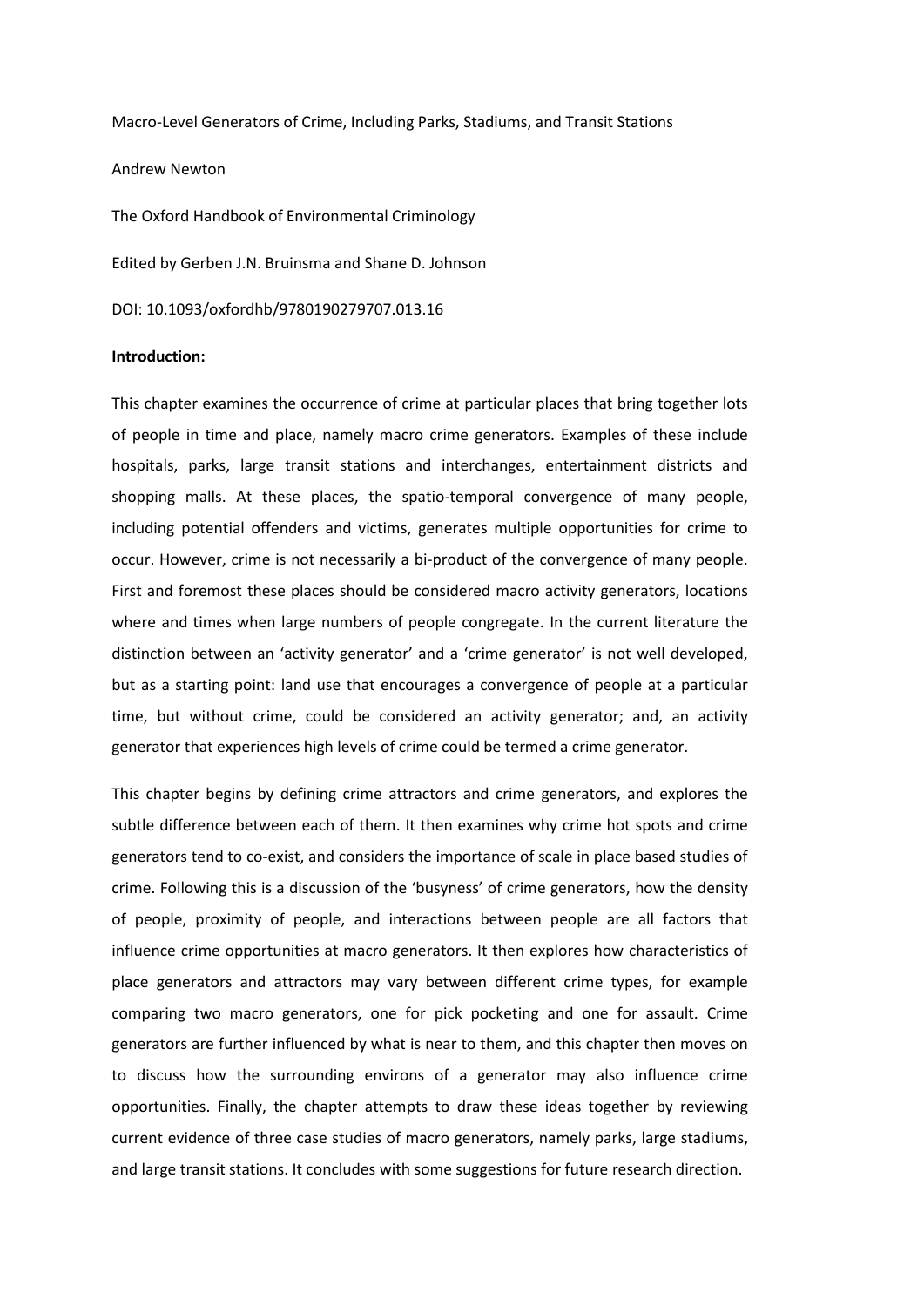There are two key theoretical concepts that underpin crime generators, namely routine activities theory and crime pattern theory. Routine activities theory (Cohen and Felson, 1979) suggests crime is likely when three factors converge: a suitable target; a motivated offender; and, lack of capable guardianship. Crime pattern theory (Brantingham and Brantingham, 1993) brings together routine activity theory and rational choice perspective (Cornish and Clarke, 1986) to explain the spatial distribution of crime events (for more discussion of these see Summers and Guerette; and Brantingham et al., this volume). Crime pattern theory contends that the spatial patterning of crime is non-random; clustered at particular places and times, often called crime hot spots. These concentrations are explained by the routine movement of people in their daily lives. They go to work, visit places of leisure and recreation, go to school or go shopping, and in crime pattern theory these locations of activity space are termed nodes. Indeed, when large numbers of persons congregate at these nodes they could be considered activity generators.

During journeys to and from nodes offenders travel along paths and this movement is bounded by edges. According to crime pattern theory offenders develop awareness spaces, and encounter and learn more about potential places to offend during these journeys and through time spent at activity nodes. The research suggests most crime happens near to an offender's awareness spaces. Here potential offenders, suitable targets and lack of guardians come together in situations favourable for offending. Using routine activity language, it is self-evident that generators bring many suitable targets into contact with one of more potential offenders. However, it is not clear why they do not encourage greater levels of suitable guardianship, whose presence discourages crime.

#### **Defining and Distinguishing Between Crime Generators and Attractors**

A number of research studies have explored how places may act as a crime generator and or crime attractor (Brantingham and Brantingham, 1995; McCord et al, 2007; Kinney et al, 2008; Kurland, Johnson and Tilley 2014; Newton, 2014). At the outset their meaning appears relatively straightforward; crime generators are 'places that are high in crime because they are exceptionally busy'; whereas, crime attractors are those known to offenders by reputation as 'places that contain many suitable crime targets without adequate protection' (Eck, Clarke and Guerette 2007). However, when drilling down further the distinction between the two is less clear. For example, a transit station is exceptionally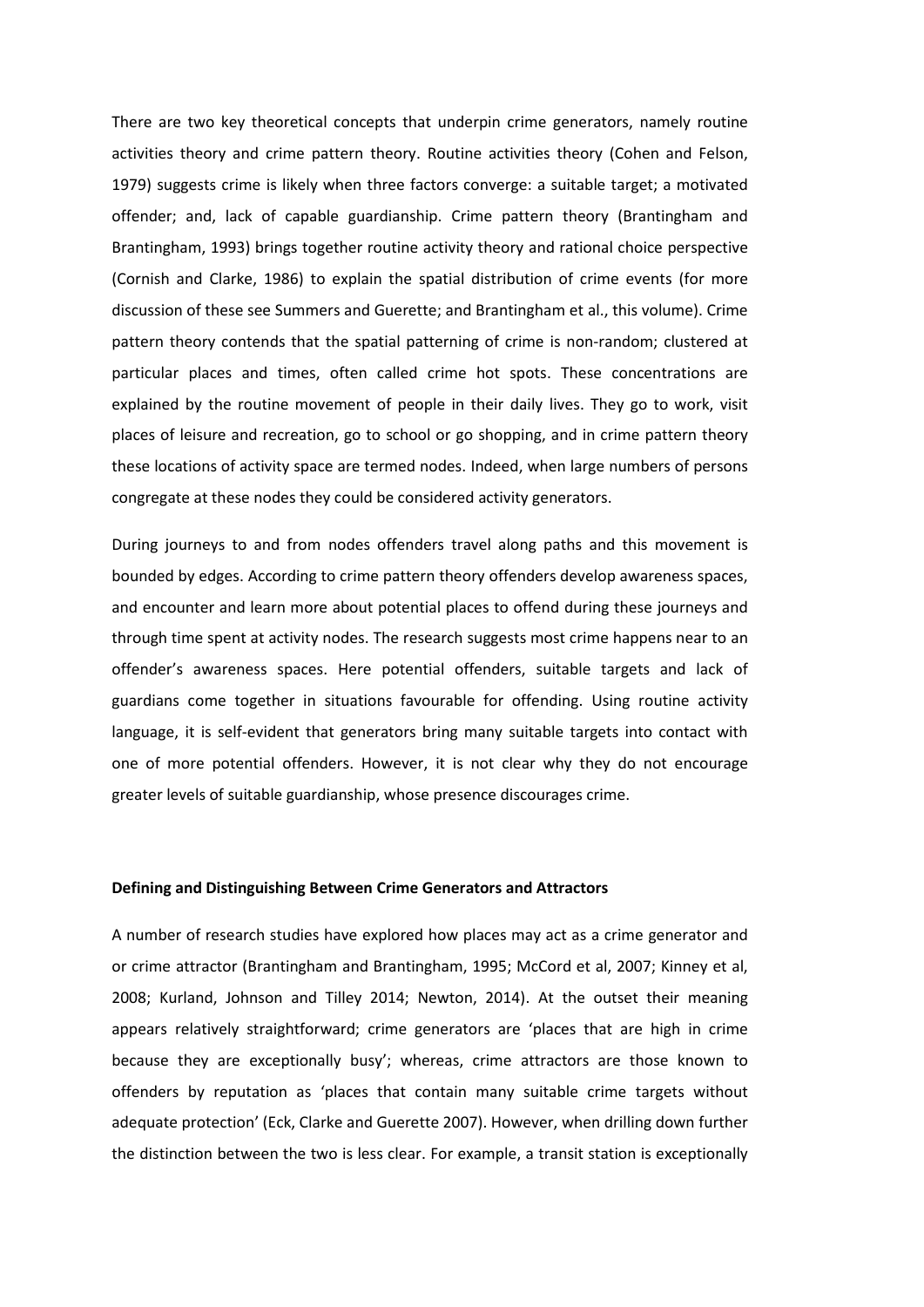busy and pickpocketing may occur serendipitously under chance encounters, as many people are brought together in close proximity. However, an alternative possibility is that well-known opportunities exist for pick-pockets near transit stations, and offenders go there specifically, in the knowledge that there will be lots of suitable targets without adequate protection. Therefore it is useful here to revisit the original definitions of crime attractors and crime generators.

*Crime generators are particular areas to which large numbers of people are attracted for reasons unrelated to any particular level of criminal motivation they might have or to any particular crime they might end up committing. Typical examples might include shopping precincts; entertainment districts; office concentrations; or sports stadium…Crime generators produce crime by creating particular times and places that provide appropriate concentrations of people and other targets… in settings that are conducive to particular types of criminal acts. Mixed into the people gathered at generator locations are some potential offenders with sufficient general levels of criminal motivation that although they did not come to the area with the explicit intent of doing a crime, they notice and exploit criminal opportunities (Brantingham and Brantingham, 1995, p7).*

*Crime attractors are particular places, areas, neighbourhoods, districts which create well-known criminal opportunities to which strongly motivated, intending criminal offenders are attracted because of the known opportunities for particular types of crime. Examples might include bar districts; prostitution areas; drug markets; large shopping malls, particularly those near major public transit exchanges; large, insecure parking lots in business or commercial areas….Crimes in such locations are often committed by outsiders to the area….Strongly motivated offenders will travel relatively long distances in search of a target. (When insiders commit crimes in such areas, they may have previously moved to those areas because of their crime attracting qualities; or, as in many cities, because poor areas are located near commercial areas thus creating many accessible targets near home.) The attraction is created by an ecological label.., often supplemented by the intending offender's personal past history, establishing that location as a known place to go for that kind of crime. As studies…have shown, such crime attracting areas can also generate other types of crime that are auxiliary or serendipitous by-products of the intending offender having been attracted to the area by the prospect of committing the primary crime (Brantingham and Brantingham, 1995, p8).*

Therefore, crime attractors and crime generators can both be conceived as small level or micro places, for example small to large individual facilities (See Madensen and Eck, this volume) such as a railway stations, bars and nightclubs, businesses, parks or hospitals; or alternatively meso to macro level places such as groups of facilities, entertainment districts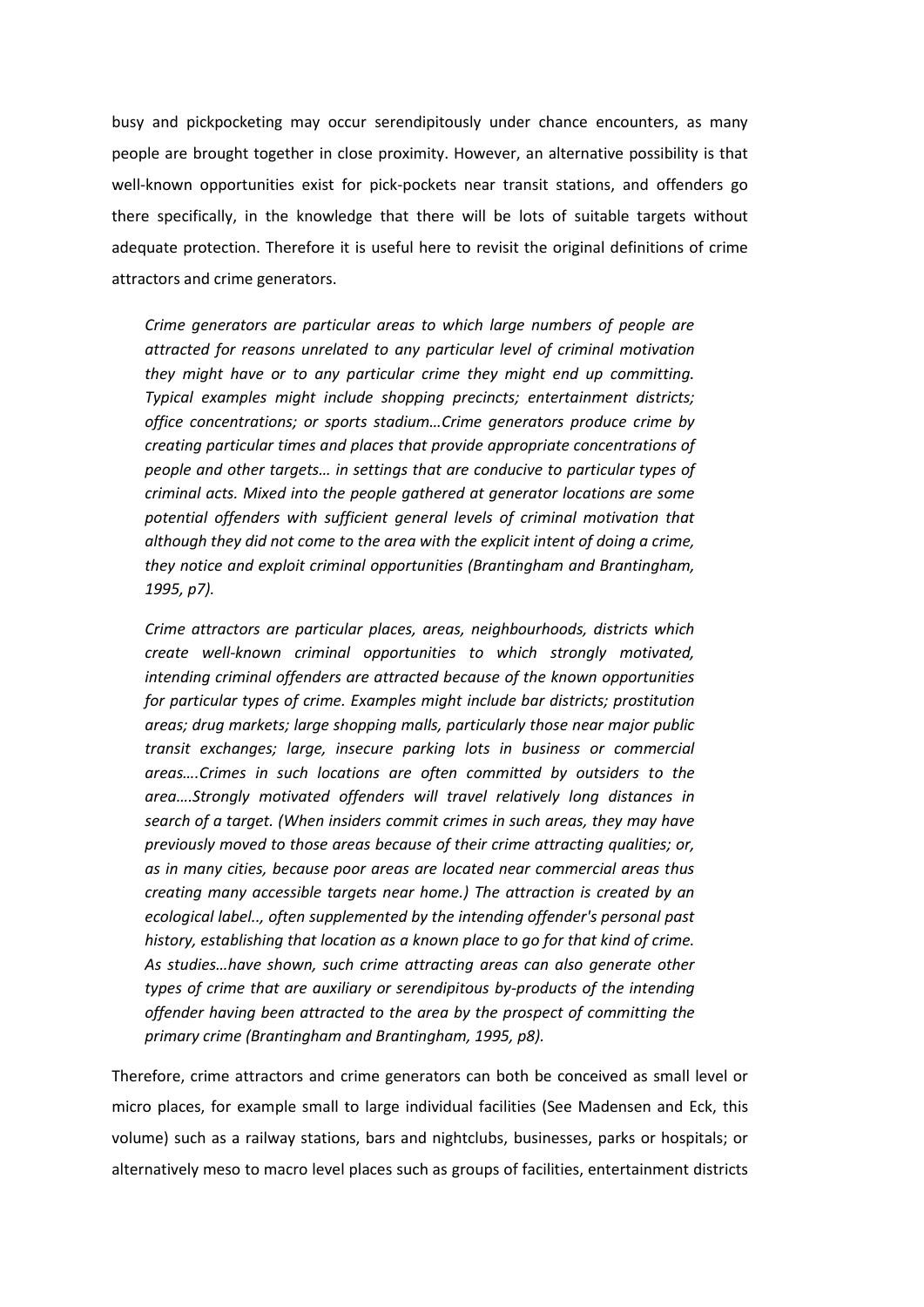with a number of bars, central business districts, or neighbourhoods. The shared characteristics of these places are they have an 'appropriate' number of suitable targets for crime (persons or property) and one or more motivated offenders. However, the key distinction between the two is offender motivation; offenders who visit crime generators did not go to that place or facility purposely and for the explicit reason of committing a crime. The crime was generated by the presence of lots of suitable targets drawn together in close proximity. The offender also happened to be at that place at that time, and, the volume of people present created a suitable opportunity for them to act upon.

In contrast, at crime attractor locations, offenders visit places due to their reputation, were chances of successful offending are expected to be high, and place management, guardianship and other protective factors against crime are anticipated to be low. Crime attractors have an ecological label as being 'bad' areas, perhaps identified by an offender themselves directly, or indirectly the offender knows this place by reputation. Offenders are thus attracted to these places for the specific purpose of committing an intended crime.

Whilst many of the factors necessary for a crime are present at both generator and attractor locations, a motivated offender, suitable target, lack of guardianship, the ultimate distinction between a crime attractor and crime generator is the offenders motivation for going there. Did the place generate offending opportunities the offender was not acutely aware of, or were they attracted to it in the knowledge of likely success? At this stage it is important to consider that an offender's awareness of crime opportunity may evolve in several stages, based on first and subsequent visits to a place as they develop their awareness space. These steps may include: identifying a suitable location; spending time at that location and becoming more familiar with it; planning an offence, and finally committing a crime there. Thus it is entirely plausible that over time a macro generator of crime will evolve into a crime attractor.

Table 14.1 below sets out some of the key examples of crime attractors and generators found in the existent literature on criminality of place. Whilst this is not exhaustive, the fact that producing such a table was not as simple as expected at the outset demonstrates the difficulties in classing places as attractors or generators. The reasons victims, place managers or capable guardians visit activity nodes is generally fairly transparent, for example for leisure, tourism, recreation, or even work. However, the reason an offender travels to a crime attractor/generator is generally less well known. As Kurland, Johnson and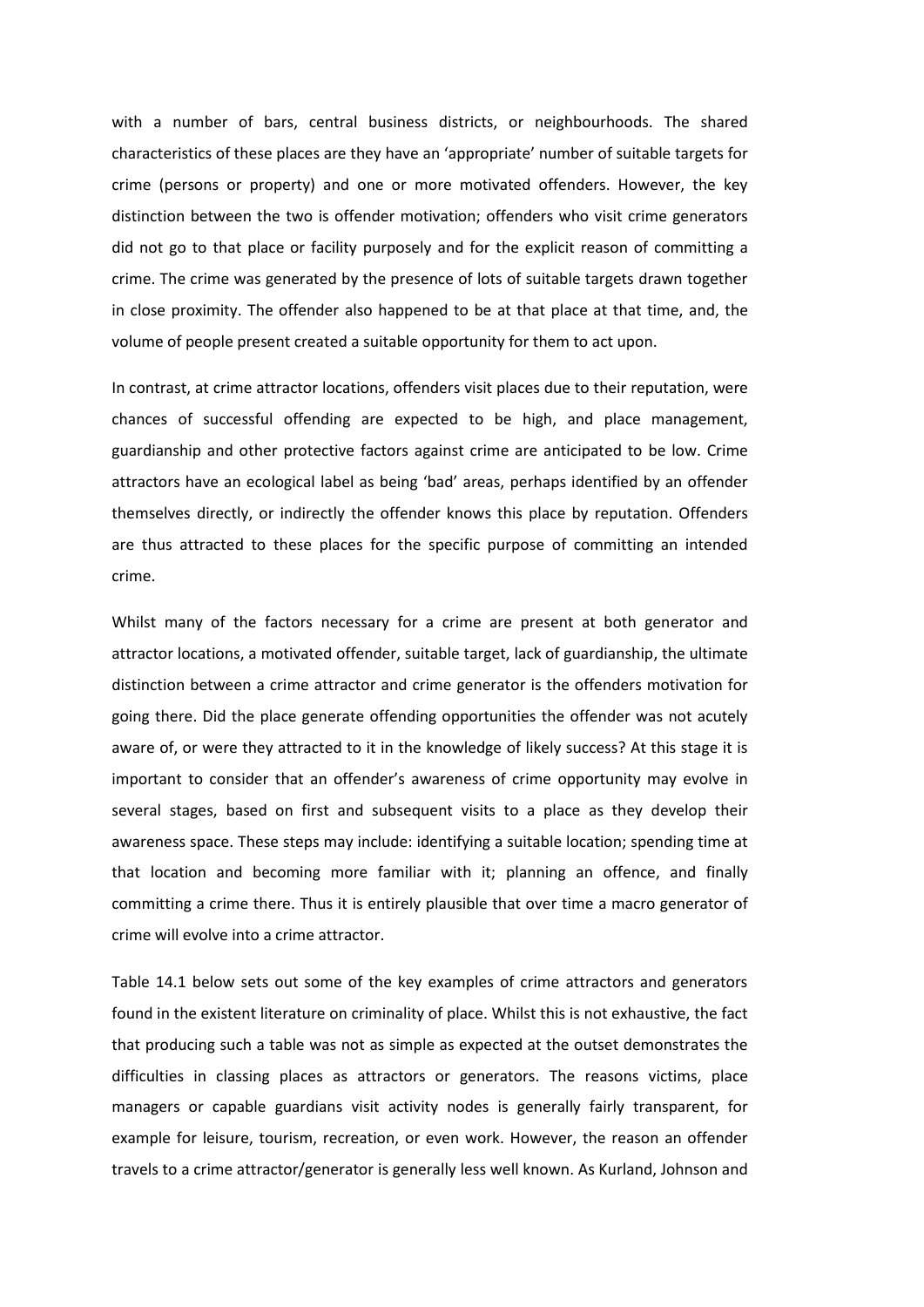Tilley (2014) argue, '*empirical research that supports their'* (attractor/generator) *'classification…is not unequivocal. …it is difficult to estimate the influence of particular facilities on crime patterns, as the facilities…are always present in the environment, which precludes the use of experimental methods to examine their impacts'* (p7).

Bernasco and Block (2011) also suggest that one the distinguishing factors of crime attractors is that they have nearby cash economies, such as drug markets, betting shops, and pawn shops. This may impact on the ecological label placed on these by offenders, and why they may have a reputation for having both suitable targets (with cash) and lower forms of guardianship and place management. Therefore an additional feature of attractors, one that is perhaps not present at crime generators, is they have cash economies associated with them. Again the distinction can become blurred, for example when considering shopping precincts.

| <b>Examples of Potential Crime</b>   | <b>Examples of Potential Crime Attractors</b> |  |
|--------------------------------------|-----------------------------------------------|--|
| <b>Generators</b>                    |                                               |  |
| Major Transport Nodes and            | Transport exchanges and their                 |  |
| Interchanges                         | surroundings                                  |  |
| Large Park and Ride Parking Lots     | Insecure parking lots                         |  |
| <b>Shopping Precincts/Malls</b>      | Local shopping malls                          |  |
| <b>Entertainment Districts</b>       | Bar districts                                 |  |
| <b>Theatre Districts and Casinos</b> | Pawn Shops/Brokers                            |  |
| <b>CBD and business districts</b>    | <b>Check Cashing Stores</b>                   |  |
| Universities, Colleges and Schools   | <b>Prostitution areas</b>                     |  |
| <b>Recreation Centres</b>            | <b>Hotels and Motels</b>                      |  |
| Sports/Music Stadiums                | Garage/Petrol/Gas store                       |  |
| <b>Youth Clubs</b>                   | Drug markets and halfway houses               |  |
| Parks                                | <b>Homeless Shelters</b>                      |  |
| Hospitals                            | Pharmacy's and Drug Stores                    |  |

|  | Table 14.1 Examples of potential crime attractors and generators |
|--|------------------------------------------------------------------|
|--|------------------------------------------------------------------|

#### **Crime hot spots and scale of analysis**

An important feature of crime attractors and generators is they often co-exist with crime hot spots. Whilst no common definition exists, crime hot spots can be considered areas that have a larger than average number of crime or disorder events, or where people have higher than average risks being a victim of crime (Eck et al, 2005). A defining feature of crime hot spots is that they are places that contain concentrations or spatial clusters of crimes. This spatial clustering is generally identified using crimes frequencies, so is based on a count of the total number of crimes. Hot spots are rarely based on crime rates, in other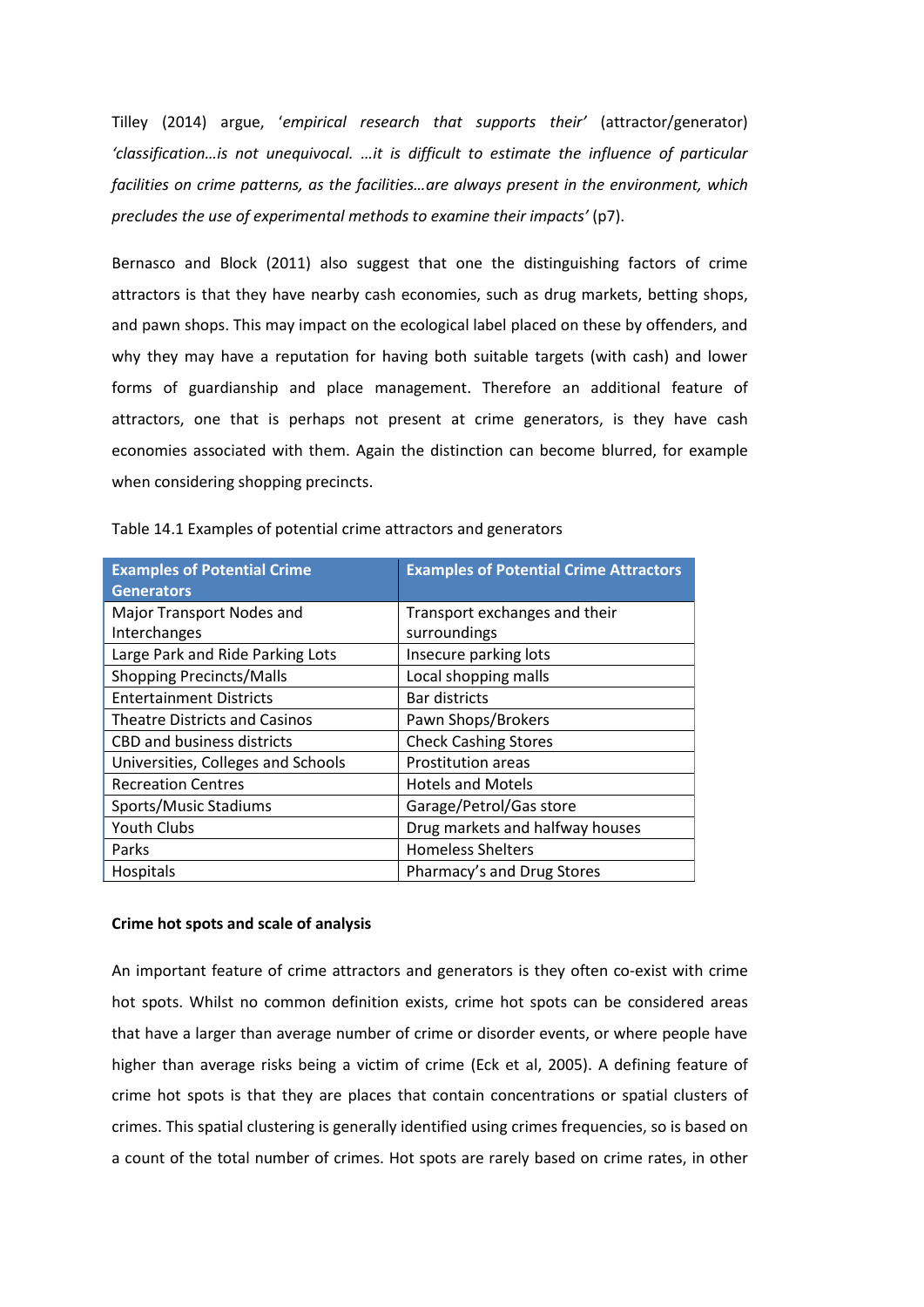words they are not standardised by the number of people present (Malleson and Andresen, 2016). The significance of this will be explored in more detail later in this chapter. In simple terms crime generators bring lots of people together in one place, and it is not surprising therefore this may result in several crimes being recorded at that locality. Thus crime hot spots (based on crime counts) emerge where many people congregate. Indeed crime generators and repeat victimisation are cited as two of the key drivers of hot spots (Short et al, 2008).

It has been suggested when a crime hot spot is found it should be classified as a crime generator or crime attractor (Clarke and Eck, 2005). However this perhaps causes confusion and ambiguity. Consider a hot spot classified as a crime generator. That crime hot spot may actually be the result of particular type of land use facility such as a transit station. Yet this transit station itself can also be termed a crime generator. The choice of language here is unhelpful as ultimately; a crime generator (transit station) creates a crime generator (hot spot). There is perhaps a need to revisit these definitions when classifying places as activity generators, crime generators, crime attractors and hot spots. Is a crime generator: an individual facility such as a transit station; an individual location such as a street intersection where a hot spot has formed; a group of facilities such as an entertainment district; or, a neighbourhood crime hot spot? Furthermore, is there a specific difference between an activity generator, a crime generator, and a crime hotspot when they all occur conterminously?

A crucial factor in classifying places as attractors and or generators is the unit of analysis, and here the use of the term 'place' is often vague. Place based crime analysis may be carried out at: the micro level, a street segment or intersection; the meso level, an entertainment district or CBD; or, the macro level, a neighbourhood or district (Weisburd, Bernasco and Bruinsma 2009). A generator will have a high number of crimes and high number of persons present relative to surrounding or nearby areas (Clarke and Eck, 2005), and this relationship will be present at all three of these scales (micro to macro). Thus, this chapter is not prescriptive as to what definitions or categories of place should be considered crime generators; but it does urge more thought at least when categorising places. More consideration is required of context and scale. When a place is classed as a crime generator, a key question is relative to what in the surrounding area.

### **Density, proximity and busyness**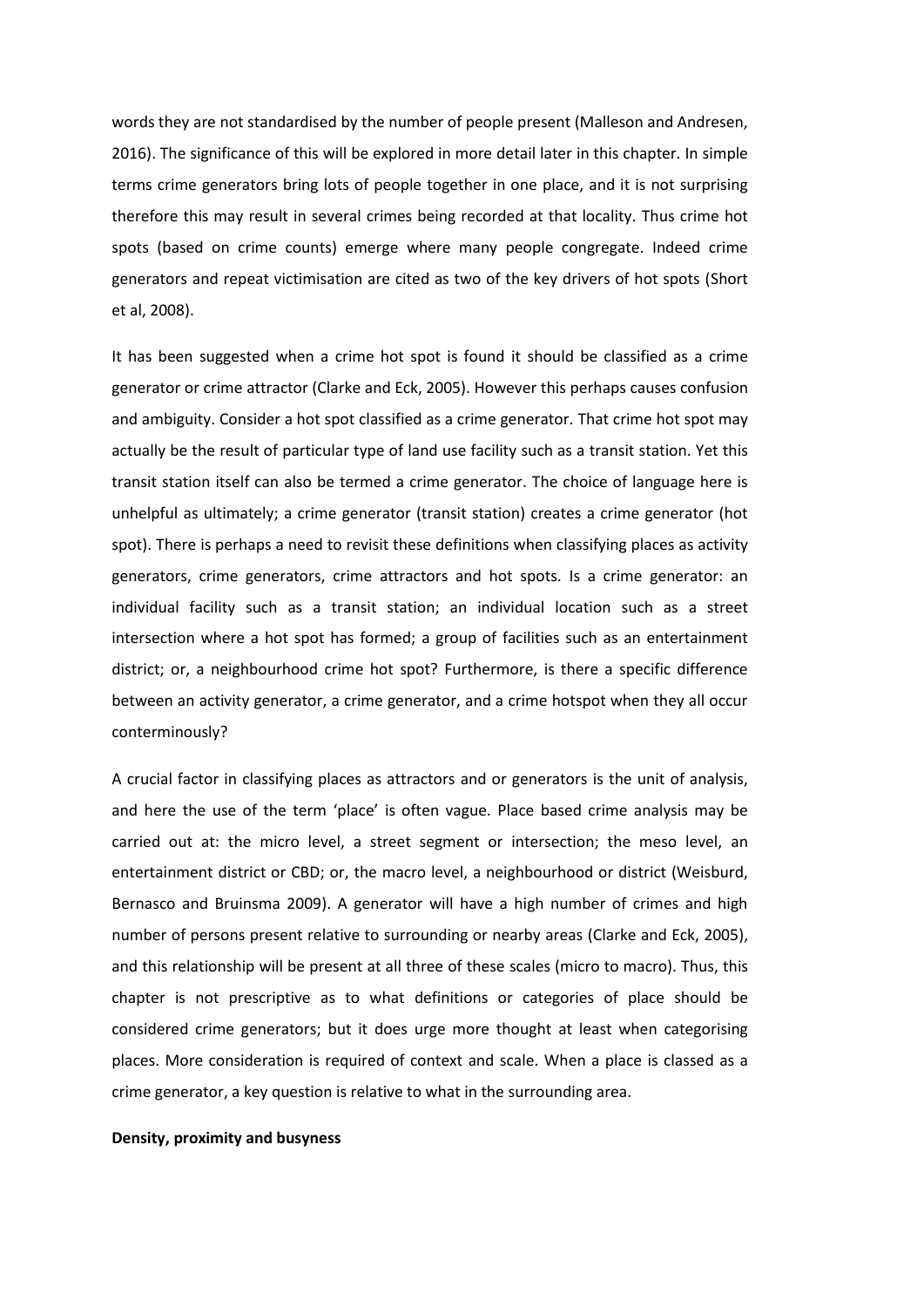In the above discussion, a crime generator was noted as a place that is 'exceptionally busy'. In order for a place to be considered busy, it needs to bring lots of people together in a confined space. The size of a place is therefore a key factor in 'busyness'. However, size is only one of several important variables. A range of factors should be considered including: how many people are present (volume); the number of people relative to the size of the space, for example how many people within a ten square meter radius (density); how close together these people are (proximity); and, perhaps most importantly, for how long they are in close proximity (level of proximate interaction). The latter two issues have been afforded limited attention in the literature, perhaps best explained by difficulties in measuring these concepts (Solymosi, Borrion and Fujiyana 2015). However, there have been some attempts to measure the relationship between person density and crime.

Angel's (1968) study postulated that street robbery was more likely to occur at intermediate levels of pedestrian traffic, rather than places with low or high crowd densities. Translated into the language of routine activity theory, when pedestrian traffic is sparse, there are too few suitable targets to attract offenders; when it is high many guardians are present to intervene. Angel postulated that a 'critical intensity zone' existed at which street robbery was most likely. Clark, Belanger and Eastman (1996) tested this relationship by examining daily ridership on subway stations, but, contrary to Angel's hypothesis, found station robbery inversely correlated to passenger density.

However, subway stations are perhaps a unique environment. Compared to above ground situations, underground stations have limited entry and escape routes. For offenders additional effort is required to visit underground stations that do not form part of their routine activities. The study found chances of robbery at subway stations increased when fewer people were present. This is perhaps reflective of the limited escape opportunities underground, compared to above ground situations. Therefore density alone is not predictive of crime. Additional consideration should be given to the design and layout of a place, including how open and accessible it is, and levels of visibility and surveillance.

An additional hypothesis on the relationship between crowd density and crime is described by Loukaitou-Sideris (1999). This contends that beyond Angel's first critical intensity zone, as places get busier, serious robbery and violence offences become less likely. However, as crowd density increases further, a new critical zone is reached. At this point, other offences emerge such as minor theft and pick-pocketing in what is termed a 'second critical intensity' zone. Thus, in high density crowds, the presence of more people does not serve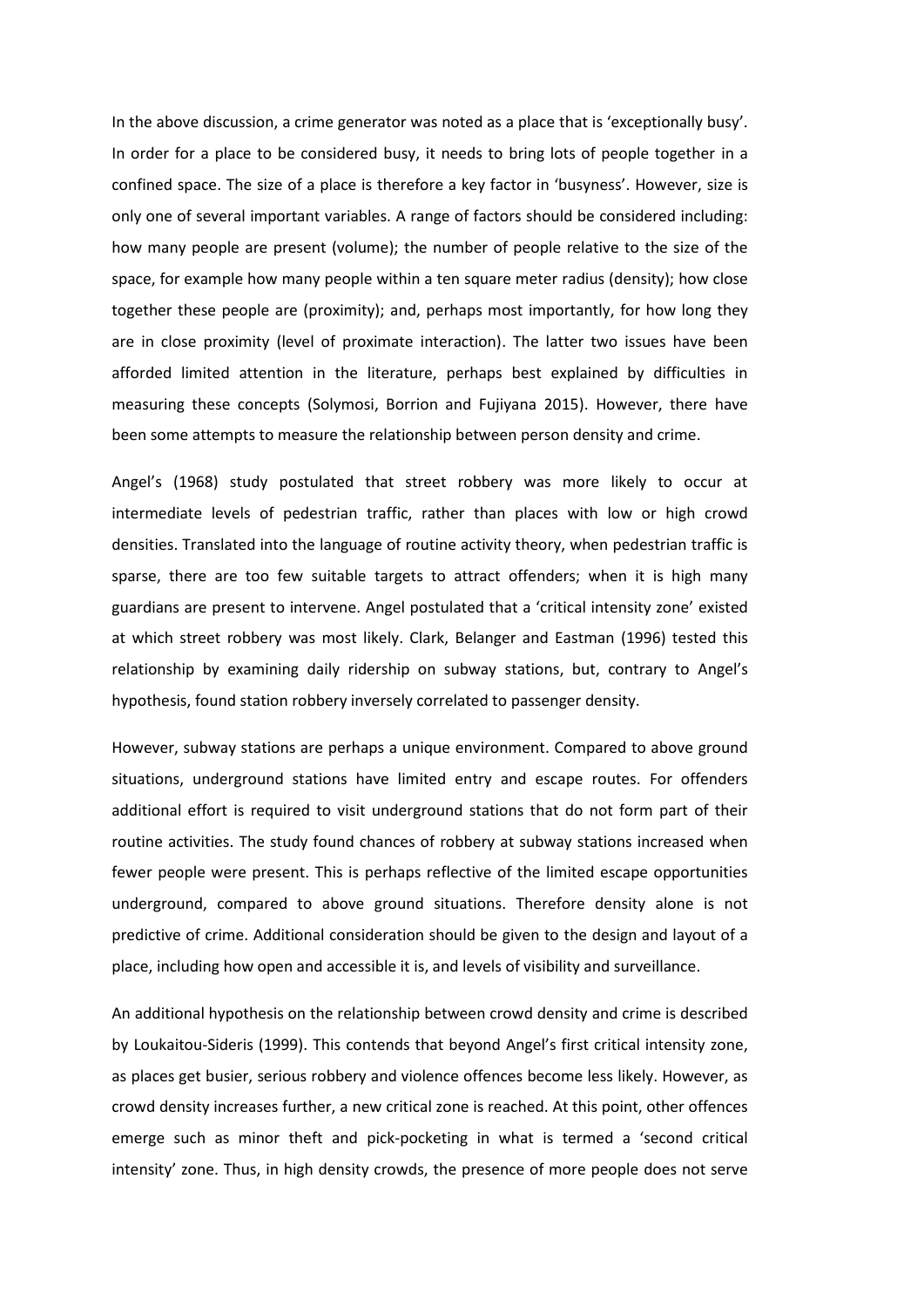to increase capable guardianship. Instead it acts as a barrier to detection, giving anonymity to offenders, reducing visibility, limiting the likelihood of offenders being spotted or identified, thus increasing offender's opportunities to commit theft undetected. This may explain in part why a crime generator, with lots of people present, does not necessarily equate to better guardianship.

The literature on macro generators of crime tends to focus on places that are fairly large in size. The general principle here is that as a place gets bigger it can accommodate more people, which it could be argued will increase crime opportunities and in turn crime levels. However, the size and capacity of a place are not necessarily directly related to 'busyness' and crime opportunity. Indeed, as discussed above the proximity of people and the frequency and length of their interaction are key ingredients in opportunity for crime, and, the extent to which potential guardians can intervene. The function of a place or facility is also critical here. For example, compare a transport interchange, shopping mall, and park. They all have different opening hours, peak times, pedestrian flow management policies, and, staffing levels, which may all impact on crime opportunity.

The opening hours of macro crime generators will impact on crime opportunity. Shopping centres are busier at holiday times and on Saturdays. Transport stops and stations have peak hours during the morning and late rush hour periods. Pick-pocketing levels are higher during afternoon peak times than they are during morning peaks (Ceccato and Uittenbogaard, 2014; Newton, Partridge and Gill, 2015,a,b). Around school closing time there is an early afternoon peak time, and then a secondary afternoon peak when people finish work. At weekends different peak times emerge. Sports stadiums and music festivals have more sporadic opening hours, dictated by the events they host. Therefore it is important to think beyond how large, and indeed even how busy a place is. A range of factors may impact on the density, availability, and concentration of targets for crime. These issues are explored later in this chapter for three different types of macro crime generators; transport interchanges; stadiums; and parks.

# **Crime attractors, crime generators and crime type**

The above discussion also raises an additional question, namely when considering places as attractors and or generators of crime, what types of crime are commissioned at these locations. Are some crime types more likely at crime attractors and others at crime generators? In Table 14.1 it was evident that it is difficult to classify places as crime generators or crime attractors. Transport interchanges and parking lots are good examples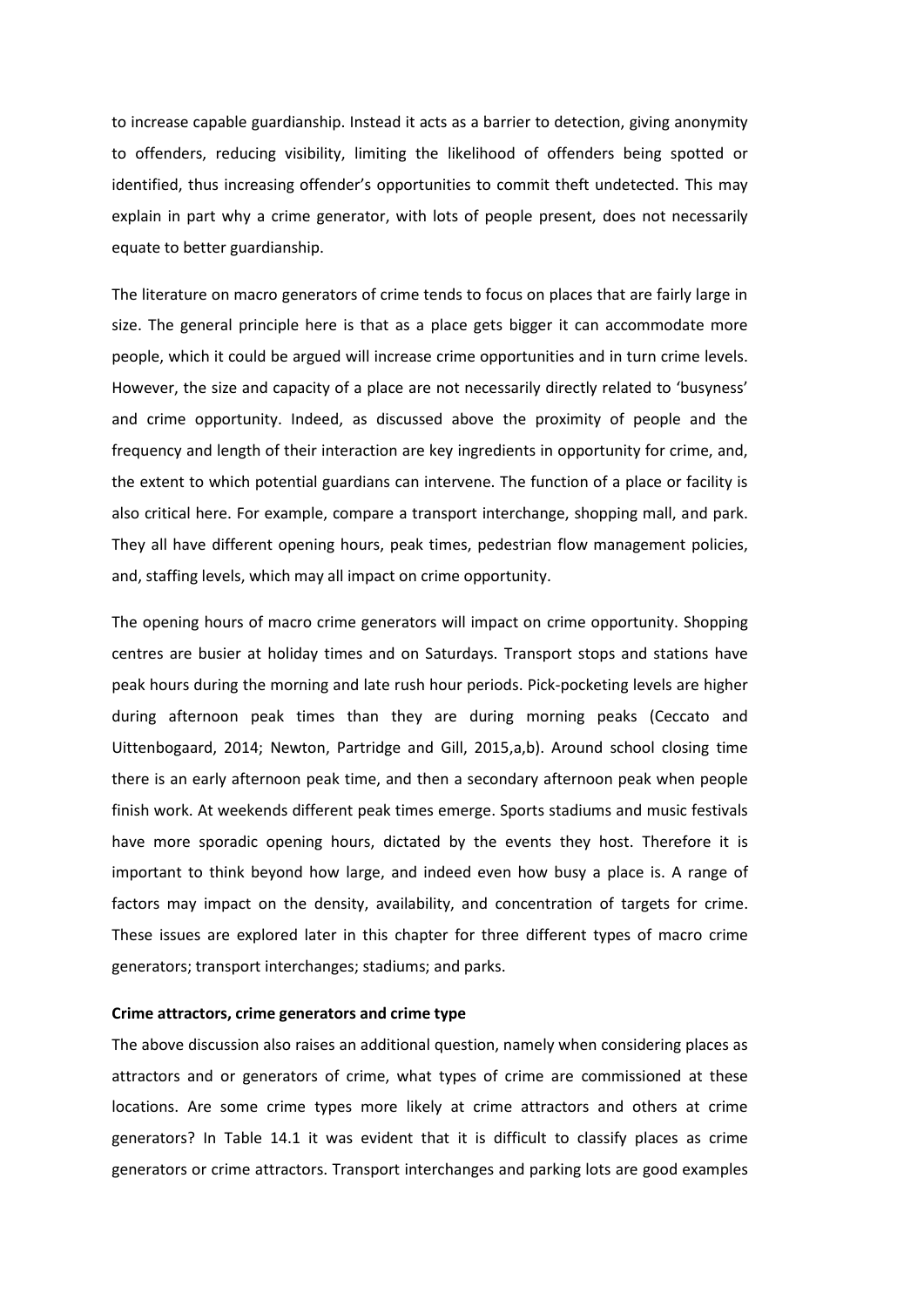of this. A key feature of places often overlooked in the literature on crime attractors and generators is that, as stated in their original conception, places are rarely mutually exclusive to these categories. Indeed, they are: *…unlikely to be pure attractors or pure generators or purely neutral. Most areas will be mixed, in the sense that they may be crime attractors for some types of crime, crime generators for other types of crime, and neutral still with respect to other types of crime.* (Brantingham and Brantingham, 1995, p9)

Consider three very different crime types, pick-pocketing, assault, and criminal damage. The first is more likely in very crowded environments, the second in more intermediate crowd densities, and the latter when fewer people are present. Accepting the principle in the literature that busy places are indicative of crime generators, it could be argued certain crime types more prominent at quieter times, such as those against property, do not occur at crime generators. However, what happens when criminal damage happens at a transit station around or just after closing time when few guardians are present. Can crime generators only be considered so during busy periods? Are these place then crime attractors at off peak times? These arguments do not hold if an offender happens to be at a crime generator by chance, at the end of the day under serendipitous circumstances. There are a number of possible scenarios here. Firstly, a place may be a generator for different crime types at different times of the day. Conversely it may be an attractor for different crime types at different times of the day. Thirdly, it even be may be an attractor for one crime type at certain times and a generator for another crime type at different times of the day.

As an example, consider a bar or night club. At peak times jostling and bumping, violent assault and sexual groping may be problematic (intermediate to high densities of people), and towards the end of the evening when there are lower densities of patrons other offences such as sexual assaults, attempted rape and rape may be more likely. This may be an issue near to the premise rather than inside it. Offenders may attempt to intercept victims as they leave a bar and travel home. Thus, a bar or nightclub which at peak times is considered a crime generator for disorder and violence, may become an attractor for other crime types such as sexual assault towards the end of the evening as people start to make their way home.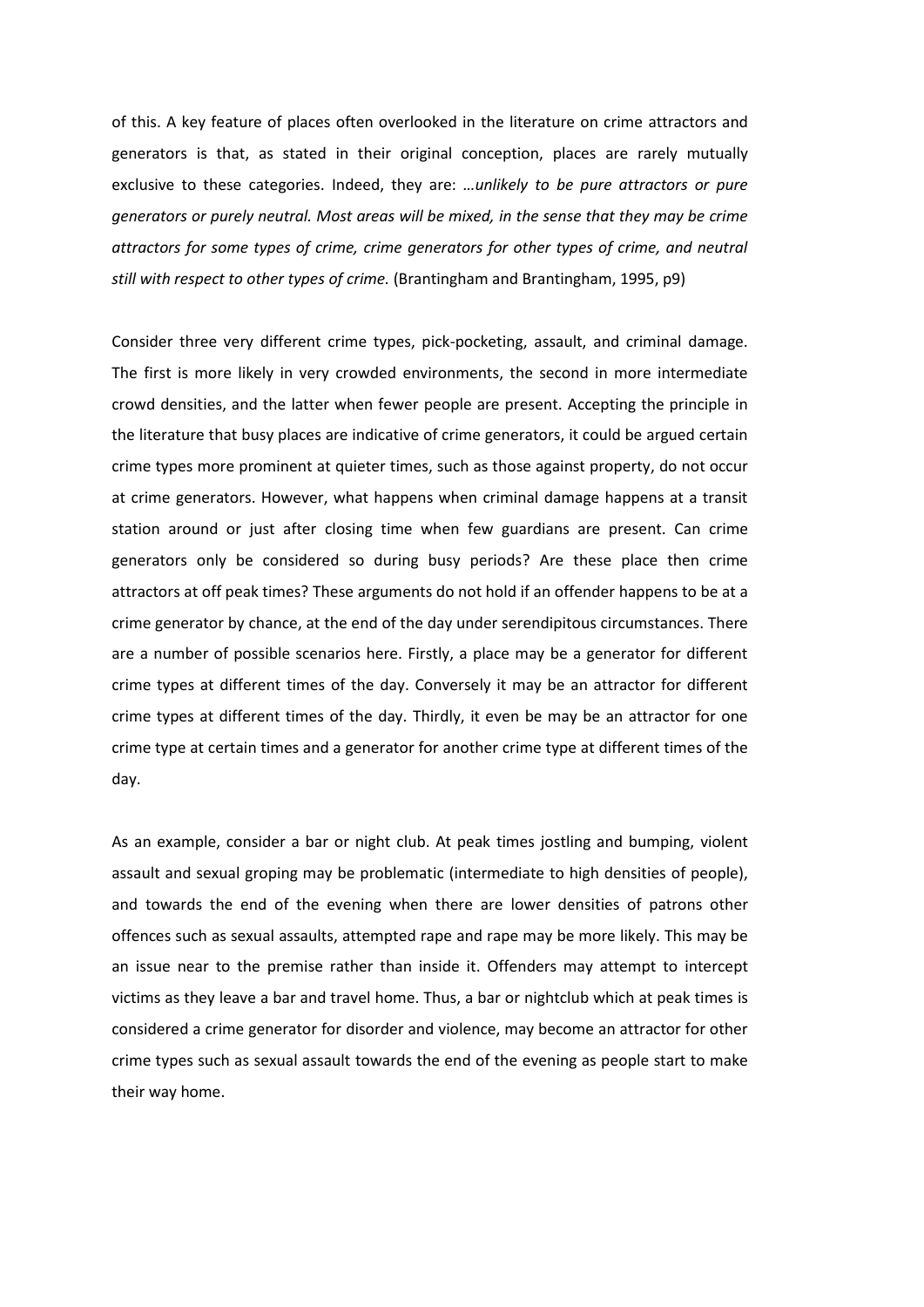Alternatively, for crimes such as criminal damage, arson and graffiti, the targets are property not people. The presence of people as informal guardians may deter crime. Therefore crime against property rather than persons is perhaps more likely at crime attractors, or near to crime generators around or during closing times when fewer people are present. This could also be the case for theft from, and theft of vehicles. At crime generators during peak times, a place may have many cars but also guardians. Thus opportunities to offend may increase nearer to closing time. This demonstrates how there are a number of inter-related factors that make distinguishing attractors and generators problematic. Table 14.2 provides further examples of how facility type, crime type and person density all interact in the crime opportunity, and how this relates to the generator and attractor properties of place.

**Table 14.2 Facilities, densities of persons and attractor/generator properties of place**

| <b>Crime Type</b>                   | <b>Facility</b>                            | <b>Level of Crowd</b><br><b>Density</b> | <b>Attractor or</b><br><b>Generator</b> |
|-------------------------------------|--------------------------------------------|-----------------------------------------|-----------------------------------------|
| Disorder                            | Park at quiet time                         | Low                                     | Attractor                               |
| Disorder                            | Sports event or<br>shopping mall           | High                                    | Generator                               |
| Sexual Assault<br>(rape)            | Park at quiet time                         | Low                                     | Attractor                               |
| Sexual Assault<br>(groping)         | Station at peak time                       | High                                    | Generator                               |
| <b>Criminal Damage</b><br>and Arson | Park at quiet time                         | Low                                     | Attractor                               |
| Theft of/from car                   | Unsecured car park<br>outside rail station | Low                                     | Attractor                               |
| Assault                             | Train station late at<br>night             | Low                                     | Generator                               |
| Assault                             | Nightclub                                  | High                                    | Generator or<br>Attractor               |
| Robbery                             | <b>Shopping Centre</b>                     | Intermediate                            | Attractor                               |
| Theft from person                   | Bag snatch at<br>shopping mall             | Intermediate                            | Attractor or<br>Generator               |
| <b>Drug Dealing</b>                 | Park or Open<br>Market                     | Intermediate                            | Attractor                               |
| Pick-pocketing &<br>petty-theft     | <b>Train Station</b>                       | High                                    | Generator                               |

# **The environs of crime attractors and generators**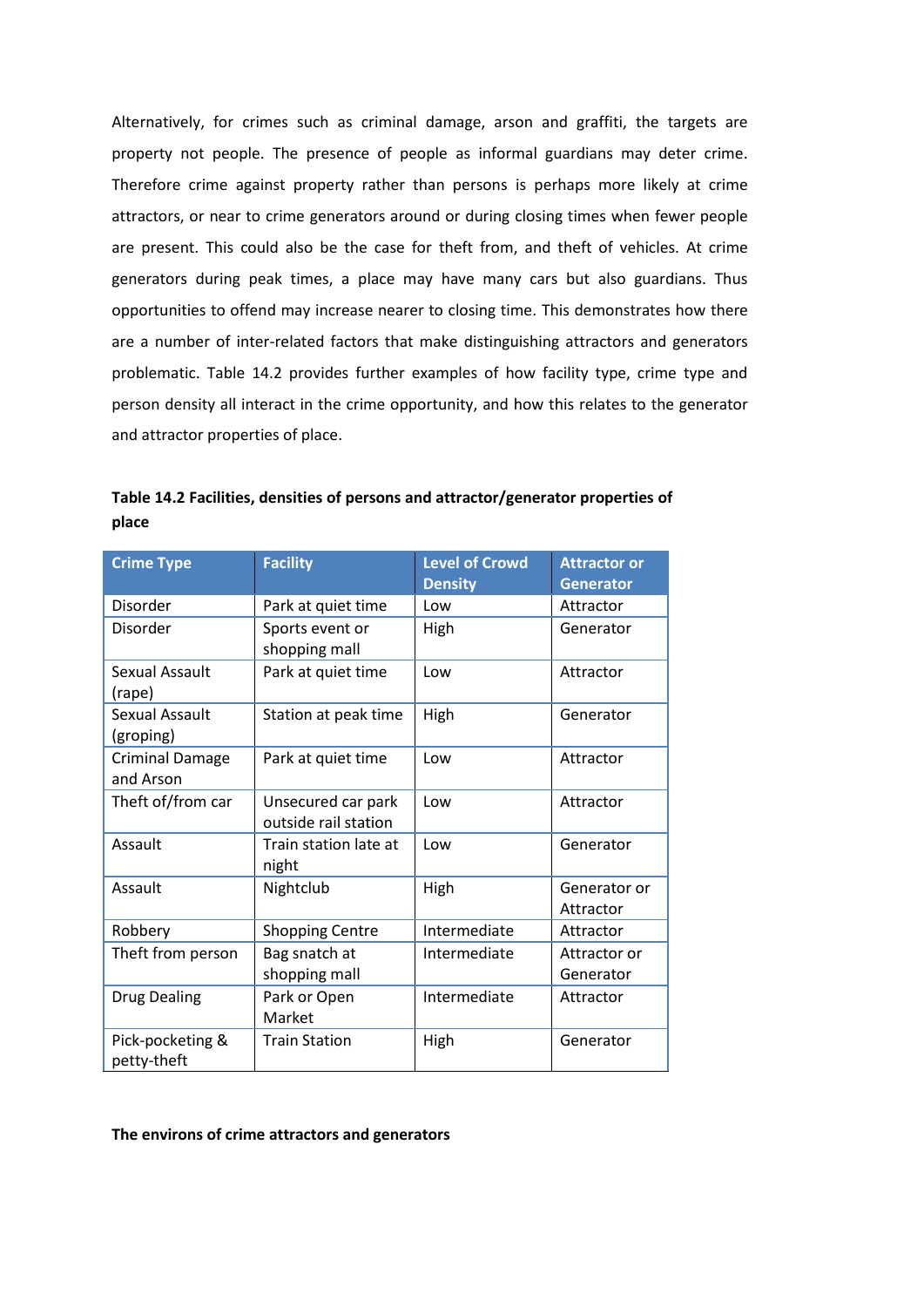Places and facilities such as those presented in Table 14.1 cannot be considered in isolation, they also interact with their surrounding environment. A number of studies have examined crime prevalence in the vicinity of crime attractors and generators, for example near to bars (Ratcliffe, 2012), transport stations (Newton and Ceccato, 2015), and parks (Groff and McCord, 2011). One question is the extent to which macro generators of crime influence crime nearby. Several studies have found a distance decay effect; crime is greatest near to a facility, and as you move further away from it the level of crime is generally reduced. This suggests macro crime generators have greatest influence on their nearby surroundings, and this impact reduces as you move further way from it.

However, this relationship is not always straight forward. Several studies have found a spatial lag, whereby crime reduces in the immediate vicinity of a facility. Then as you move slightly further away, crime increases. As you continue to move further away from the facility, crime reduces according to the expected distance decay function. Explanations are that immediately outside of these facilities several targets may be present, but these environments are also protected by place managers and capable guardians. Therefore, with the exception of perhaps pick-pocketing and violent assaults in highly crowded environments, crime does not happen immediately outside these macro generators.

However, macro crime generators are unlikely to influence crime levels on their own. Other facilities and land uses surrounding macro generators will also impact on crime. Groff and McCord (2011) explored the effect of nearby land use on parks, comparing residential, commercial, and mixed land use. They found nearby mixed land use to moderate the impacts of crime generators by providing nearby eyes on the street and offering potential guardianship near parks. Bowers (2014) describes how facilities may act as radiators or absorbers, either pulling in (absorbing) offenders and victims in the surrounding area into that facility, or by radiating (pushing out) crime from that central locality to the surrounding environs. Her findings suggest risky facilities, which perhaps can be classed as a crime attractor rather than generator, tend to provide more of a crime radiator function. A question not yet explored in the literature is whether macro facilities, perhaps crime generators, serve to act as absorbers or radiators. Indeed, as a facility increases in size, does it become more of an absorber or a radiator?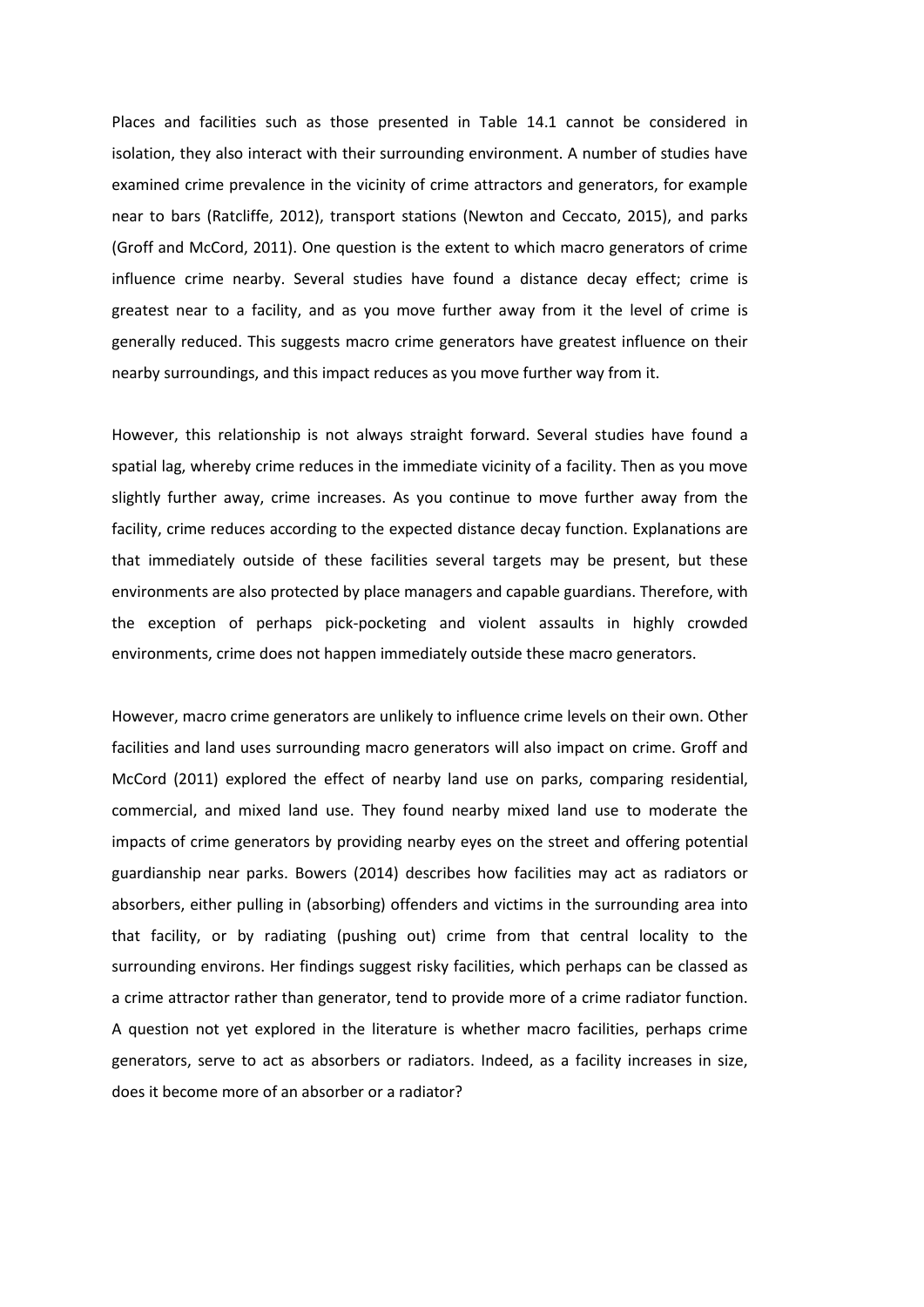An alternative scenario here is that places may contain more than one attractor or generator in close proximity, thus they may actually compete, both for offenders and targets. One possibility is that a crime attractor actually takes offenders away from other nearby crime attractors. Alternatively, two attractors in close proximity may actually serve to bring more people to a place, thus increasing crime. In the spatial economics and marketing literature, these two opposing spatial effects are referred to spatial agglomeration and spatial competition (Bernasco and Block, 2011). An entertainment district could have two or three bars classed as crime attractors. However, these may actually be part of the wider night-time economy setting made up of several bars, which as a whole is categorised as a crime generator. Here crime attractors exist within a larger macro crime generator. Indeed, places may actually have a mix of both attractors and generators, resulting in highly complex interactions.

# **Macro generators and mega-facilities**

Very large macro crime generators perhaps cannot be considered as a single facility. It may be more appropriate to consider them as several individual facilities. Good examples here are out of town shopping malls, large transit interchanges, or even university and college campuses. Whilst each of these has a primary function, for example retail at the shopping mall, and travel at the interchange, these 'super-facilities' also contain a range of other businesses. Shopping malls may contain cinemas, restaurant and food areas, or even children's entertainment centres. Train stations often contain shops and other retail outlets, and restaurants and bars that serve alcohol. Should these macro generators be considered as single facilities when they contain multiple premises? These mega facilities may offer multiple types of activity spaces, have multiple owners, and, multiple place managers. Indeed it is plausible they even have their own internal activity nodes and paths. Their accessibility may occur on several levels. For example there may be one or more entrances to the main facility, such as the shopping centre. Beyond this but within the main facility, there may then be secondary entrances and exits, to individual facilities located inside these larger macro facilities.

Parks are a good example of this. They may contain: playing fields; children's play areas; restaurants or cafés; tennis courts, and basketball courts. Each of these could be classed as a facility within a larger super-facility and the activities at each may conflict or even compete. The park may be a crime generator, bringing lots of people together at it. However, within the actual park itself there may be smaller subsets or components that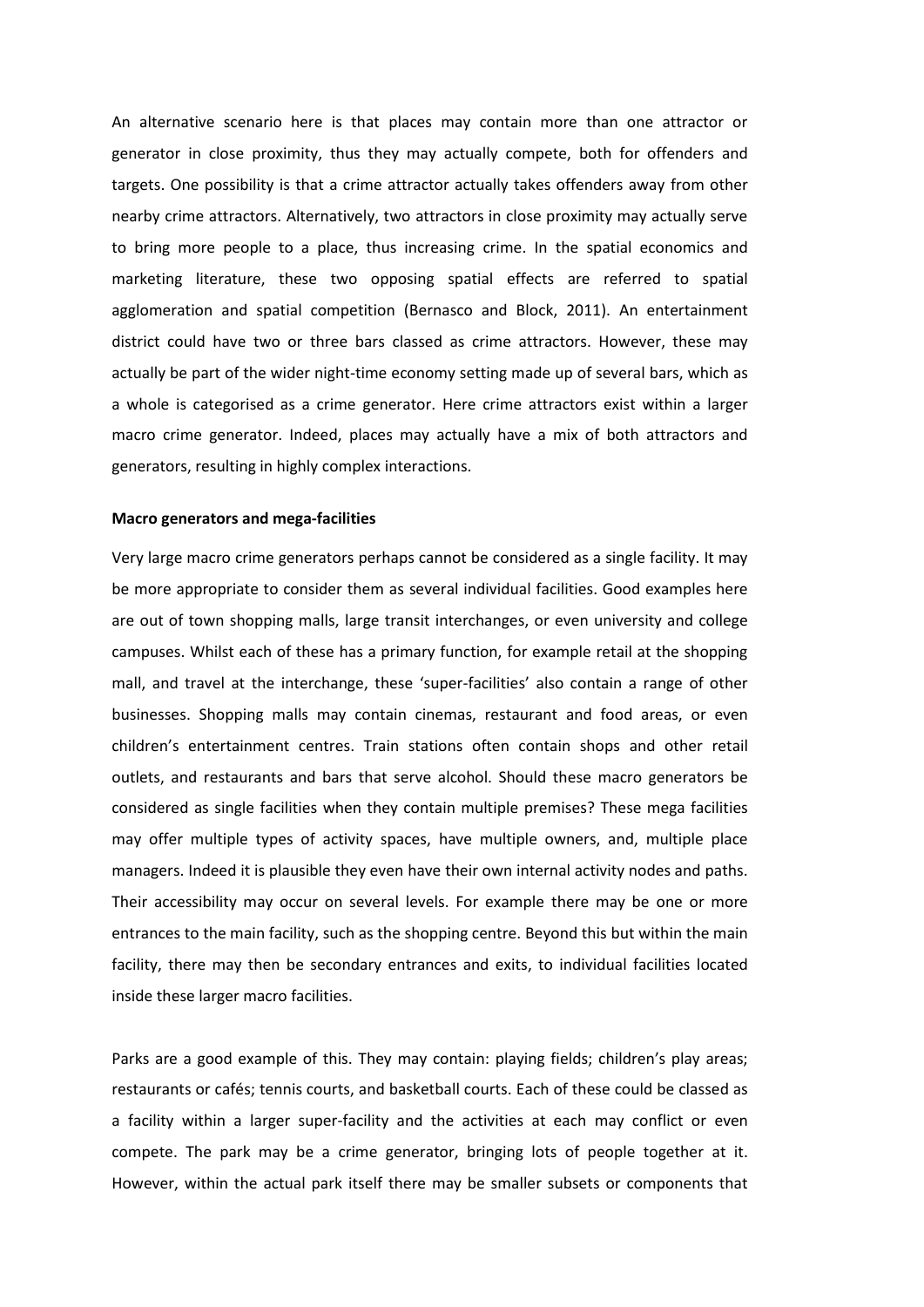actually have a reputation as a place to offend, such as an individual kiosk within a park. Thus there may be mini crime attractors present within a larger crime generator.

### **Measuring crime attractors and generators**

It was stated previously that the key distinguishing features between a crime generator and attractor is the offender's motivation for visiting it. However, the reason an offender travels to a particular location to commit crime is frequently unknown. Indeed the offender's identity may never be established. As an alternative, Clarke and Eck (2005) suggest comparing crime numbers (frequencies or counts) with crime rates (per 100 persons, per 100 vehicles for example) to distinguish between attractors and generators. They suggest generators have many crimes and also many people, thus they have a high crime count and a low crime rate. By comparison, crime attractors have many crimes but compared to crime generators fewer targets, thus they have high crime numbers and high crime rates (Table 14.3).

**Table 14.3: Comparing crime numbers and rates at attractors and generators**

|                 | <b>Number</b> | Rate |
|-----------------|---------------|------|
| Crime Generator | High          | Low  |
| Crime Attractor | High          | High |

Whilst this is a useful starting point, there are some limitations to this. One of the key difficulties is calculating appropriate denominators to establish crime rates; for example violence per 1000 people, or theft from car per 100 cars. Crime rates are often based on residential census data, yet by their nature crime generators are not reflective of residential populations. They are dynamic activity spaces likely to contain more visitors than the number of people who live there. Indeed, offenders may travel considerable distances to visit crime attractors. There have been some studies that have attempted to calculate alternative population denominators for crime rates, including the use of ambient population data (Malleson and Andreson 2015, 2016), alternative denominators of transport crime (Newton, Partridge and Gill, 2014a), and using sport stadium attendances (Kurland, Johnson and Tilley, 2014). However, obtaining reliable information on crime rates using population denominators at crime generators is challenging.

It is also problematic to establish a measure of busyness of a place by time of day. Macro generators have peak times that vary by day of week, and hour of the day. For example, at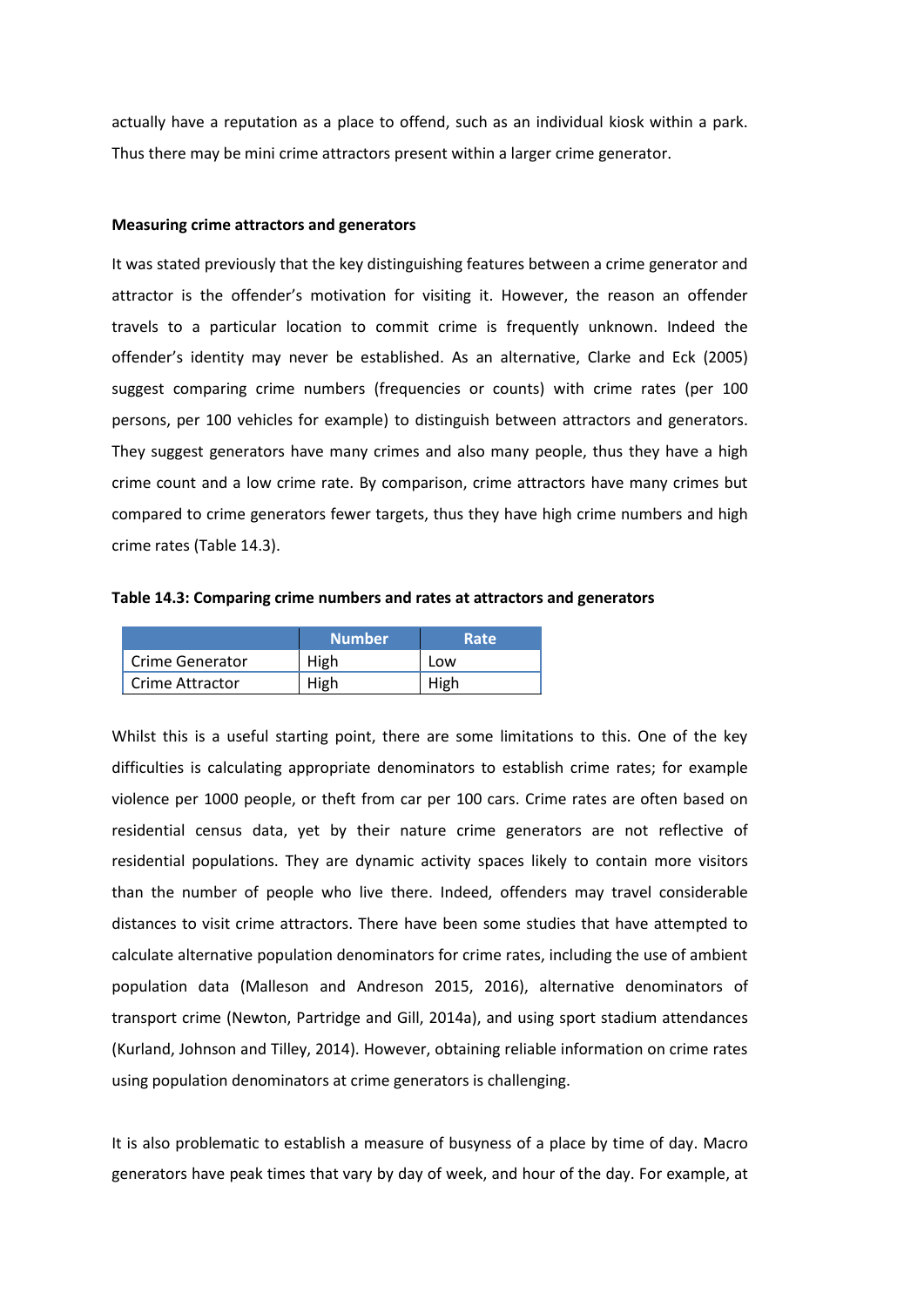transit stations during school days there is: a morning peak time of work and school users combined; an afternoon school closing peak; and a secondary and slightly later end of workday peak time. Any calculation of crime rates needs to account for these temporal variations. However, despite the difficulties in establishing appropriate denominators, in the absence of information on offender's motivations for travelling to a crime site, comparing crime counts and rates is a useful tool for distinguishing between attractors and generators.

This chapter has outlined the key distinctions between crime attractors and crime generators and demonstrated the difficulties in quantifying attractors and generators. It has shown how the relationship between a macro generator's size, density, busyness, and the interactions and proximity of people present there, all influence levels of crime. It also demonstrated how the function of a facility, the time of day, and crime type, all bring further complications to this interaction. The choice of unit of analysis was also shown to be of paramount importance when examining crime attractors and generators. Some of these complexities are now examined further through reviews of existing literature on three case studies of macro crime generators, namely parks, stadiums, and transit stations.

## **Macro Crime Generator Example One: Parks**

The crime attractor/generator characteristics of neighbourhood parks have been empirically examined in detail (McCord et al, 2007; Groff and McCord, 2011). They have a number of unique features. They are publicly owned and can be viewed as contested spaces. For example, they may contain several activity generators such as recreation centers, pools, playground, and basketball courts which act as competing spaces. They can also contain low levels of natural guardianship. Indeed, as stated by the Groff and McCord they are 'owned by all but controlled by none'. A contrasting argument (Jacobs, 1961) is that parks could be viewed as neutral spaces. Whether they are then classed by local residents as amenities or nuisances depends upon their design. For example they could be considered 'a well-used dynamic space' or 'one that is neglected and dangerous'.

Groff and McCord (2011) hypothesised that neighborhood parks act as crime generators, by bringing lots of people together and increasing crime in the area. Their findings support this hypothesis. They examined parks in Philadelphia and found them to have a higher crime rates than the rest of the city. They did not identify a straight forward distance decay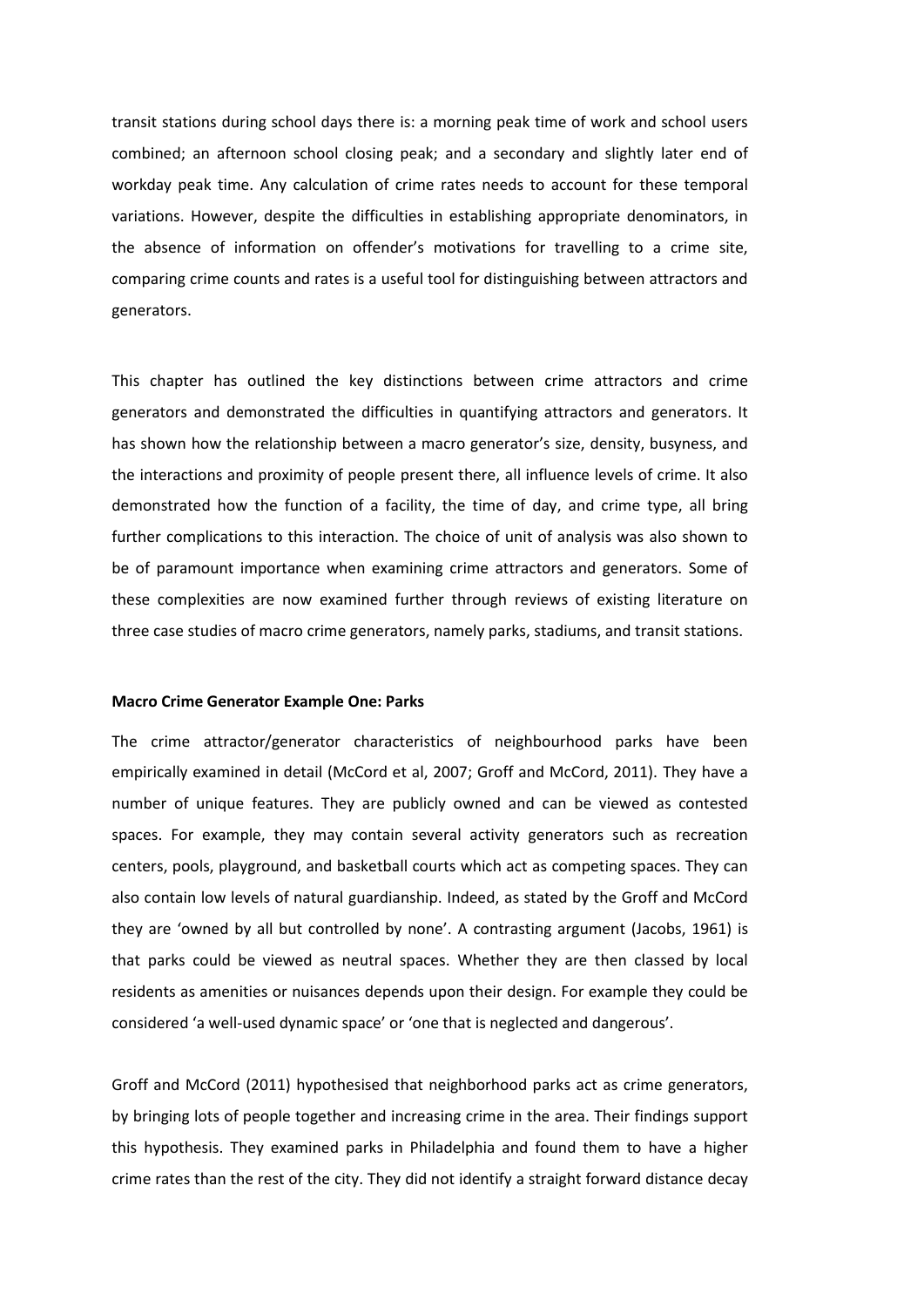effect. Crime actually reduced immediately near to parks, then increased in subsequent buffers before gradually reducing again further away from the park. They suggest that parks serve as crime generators and this pattern was driven by more than just a few 'bad' parks. However, they also found that the number of activity generators within a park to be important. Parks with higher numbers of activity generators tended to have more legitimate users attracted to them, and had less crime than those with fewer activity generators.

Moreover, the study found that the type of activities that occurred in parks, as measured by activity generators, further influenced crime rates. Those with a more diverse mix of activity generators had lower levels of crime. Some activity generators, for example sports fields and courts used for organised sporting activities, tended to have lower crime levels. The authors suggest this is due to the presence of more legitimate users at the park. This supports the possibility that parks can be viewed as neutral areas, but the design of parks, and mix of activity generators, and characteristics of the surrounding environment will all influence levels of crime. Mixed land use around the park, measured by the activities available, appeared to moderate crime rates. The likely explanation offered is that of efficacy, the notion of there being more 'eyes on the street '. Therefore, lower levels of crime are associated with more people using the park legitimately throughout the day.

An issue not explored in this study was the difference between daytime use, when more legitimate users will be present, and night-time use, when the park is effectively closed (no activity generators present). It was not clear if access to parks is restricted at closing times. Furthermore, it did not consider actual crime rates at the parks. Indeed a possible limitation of this study is that activity generators were used as a proxy measure for park usage. The research found neighbourhood parks act as a macro crime generator, and moreover; this is moderated by park size; by the number and types of activity generators; by the land use in surrounding environs near to the park; and, these all impacted differently on each crime type. Parks can be considered predominantly as a daytime activity node. The opening hours of parks are substantially different from the next two crime generator types to be discussed, stadiums, and transit stations.

#### **Macro Crime Generator Example Two: Stadiums**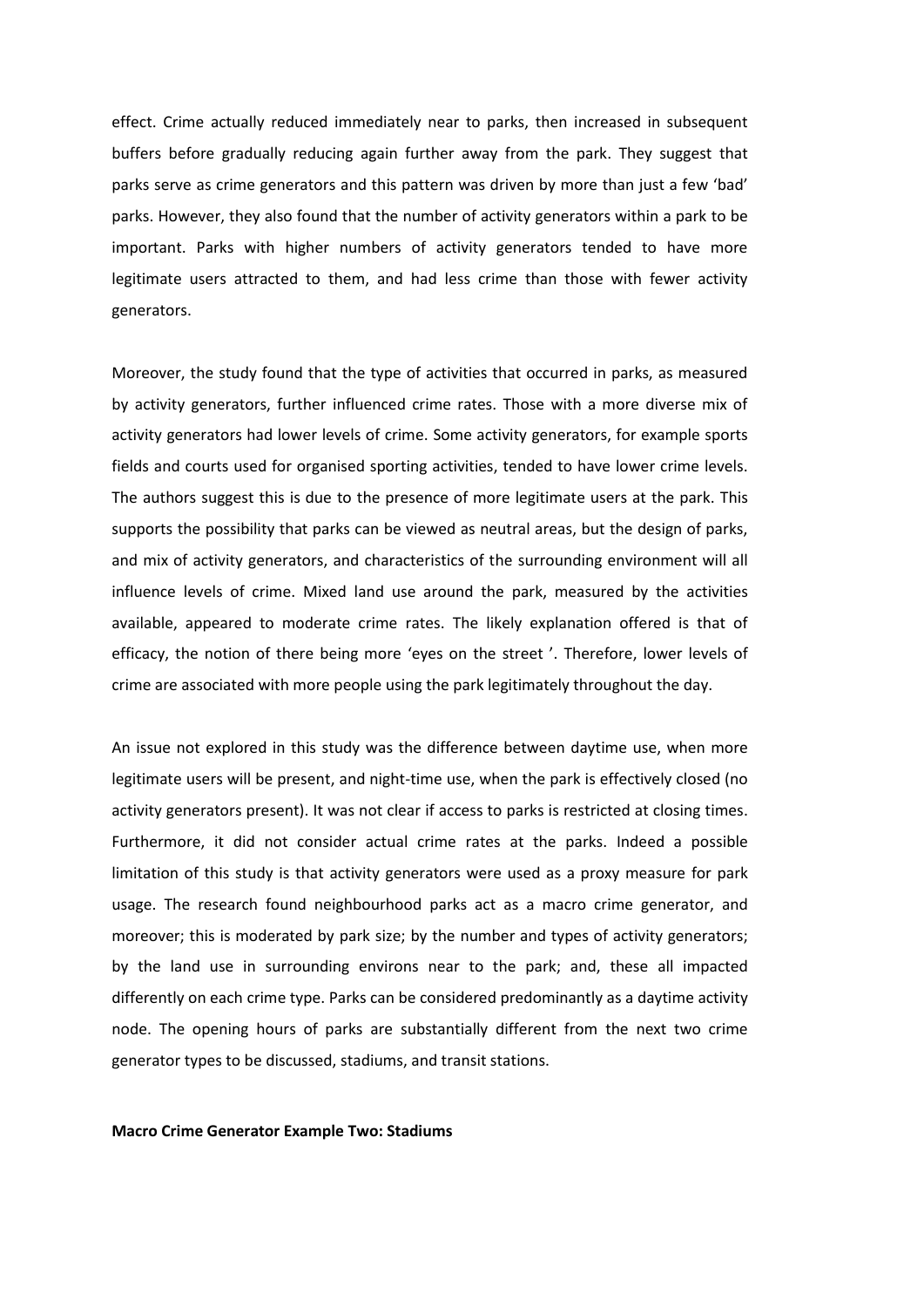Two papers, Montolio and Planells (2015), and in particular Kurland, Johnson and Tilley (2014) have attempted to test whether stadiums act as crime generators. The first examined Barcelona Football Stadium in Spain, the second Wembley stadium in London, the UK. Both found evidence to support the macro generator hypothesis. These facilities are very different to parks as their usage is episodic. They only open on a fraction of all days at specific times, during football matches and other events such as music concerts. For most of the week these facilities are closed and hypothetically at this time they are crime neutral.

Both studies compared crime during event days with non-event days. The first paper compared home football matches (in Barcelona), away football matches (not in Barcelona) and control days. The second compared match days (football matches) with comparable non-match days, and event days (concerts) with comparable non-event days. Both examined two different crime types, broadly speaking theft and violence offences. The first paper used residential population to devise crime rates, although a clear limitation is this is not reflective of populations generated at stadiums during football matches. The second used a measure of the ambient population combined with attendance figures to try and estimate more accurately street population on match days and event days and comparable days to calculate more accurately crime rates.

The Wembley study tested three possible hypotheses for stadiums, in that they are; mostly a crime attractor; mostly a crime generator; and, they are simultaneously a crime generator and crime attractor. They found during match and events days, although the total number of crimes (volume) increased, the overall crime rates per person were lower. This suggests the overall risk to the population reduced during events and matches. This higher crime count but lower crime rate during events, in accordance with the Clarke and Eck's hypothesis, suggests stadiums are more likely to episodically generate crime than attract offenders. A range of possible reasons postulated to explain this include the use of appropriate place management and informal guardianship that takes during match and event days, including increased presence of policing (both uniform and non-uniform), management of footfall and pinch points, public announcements and other strategies in place.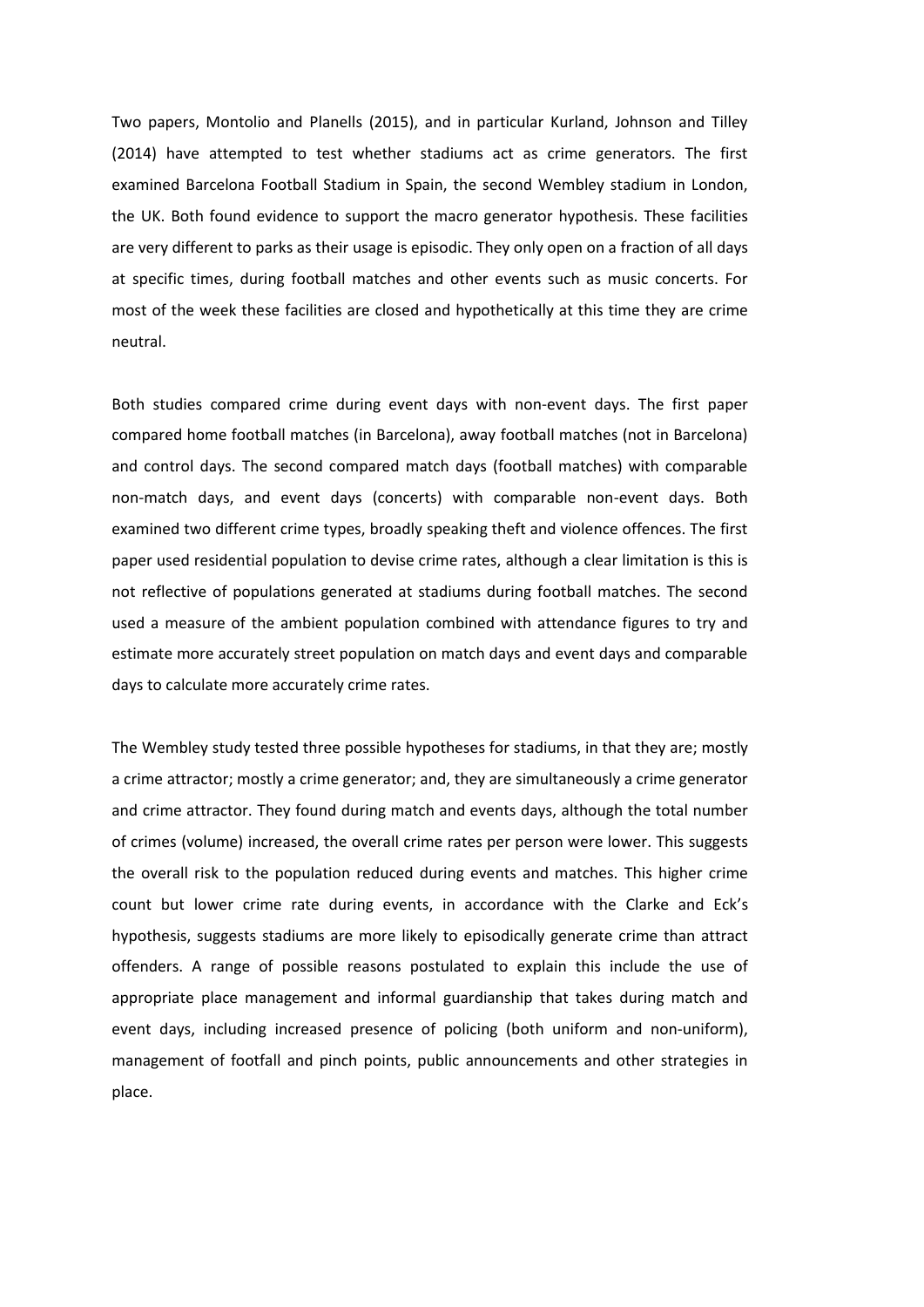Both studies found increases in theft rather than violence during match days. Thus, whilst the evidence supports the hypothesis stadiums act as crime generators (high crime count, low crime rate) they also offers some backing for the 'second critical density' hypothesis. Opportunities for pick-pocketing in large crowds are much higher during match days and event days compared to violence, especially around match start and end times. In the Wembley study a greater proportion of theft offences (80%) happened during the daytime on match days (before 6.00pm when football matches were played, which typically occur mid-afternoon) than compared to non-match days (50%). Whilst there are limitations in the spatial and temporal accuracy of the data available, both papers demonstrate how the capacity of a facility, its usage (as attendance varied and on some match days this was considerably bigger than others), the timing of the event, and type of event, all influenced levels of crime and to some extent moderated the generator characteristics of stadiums.

The episodic nature of crime at stadiums can be summarised perhaps through a number of stages or sequences: early as crowds gather; just before an event as crowds get very busy; during the events peak when crowds are at their maximum; later as crowds start to disperse and stragglers exist; and non-event times when facilities are closed and few people are present. These levels of busyness influence crime rates, and indeed at each of these stages, opportunities for theft and violence will be different; the notion of first and second critical density zones. A different type of generator examined next is transit stations, which are open more regularly and less episodic than stadiums, and also have different peak times to that of neighbourhood parks.

# **Macro Crime Generator Example Three: Transit Stations**

One type of facility to have been afforded perhaps the most attention around the idea of generators and attractors and crime are transit stations, stops and interchanges (Newton, 2014; Newton and Ceccato, 2015). These are very different to parks and stadiums. Stations have rhythmic human activity, with passenger flows that systematically vary. For example, there are peak and off-peak periods during the daytime, and off peak night time periods. Usage also varies on weekdays and weekends, on school days and non-school days, and for different seasons.

On Stockholm's Underground in Sweden, Ceccato and Uittenbogaard (2014) found: crime was more prevalent during winter months when the Underground was used more intensely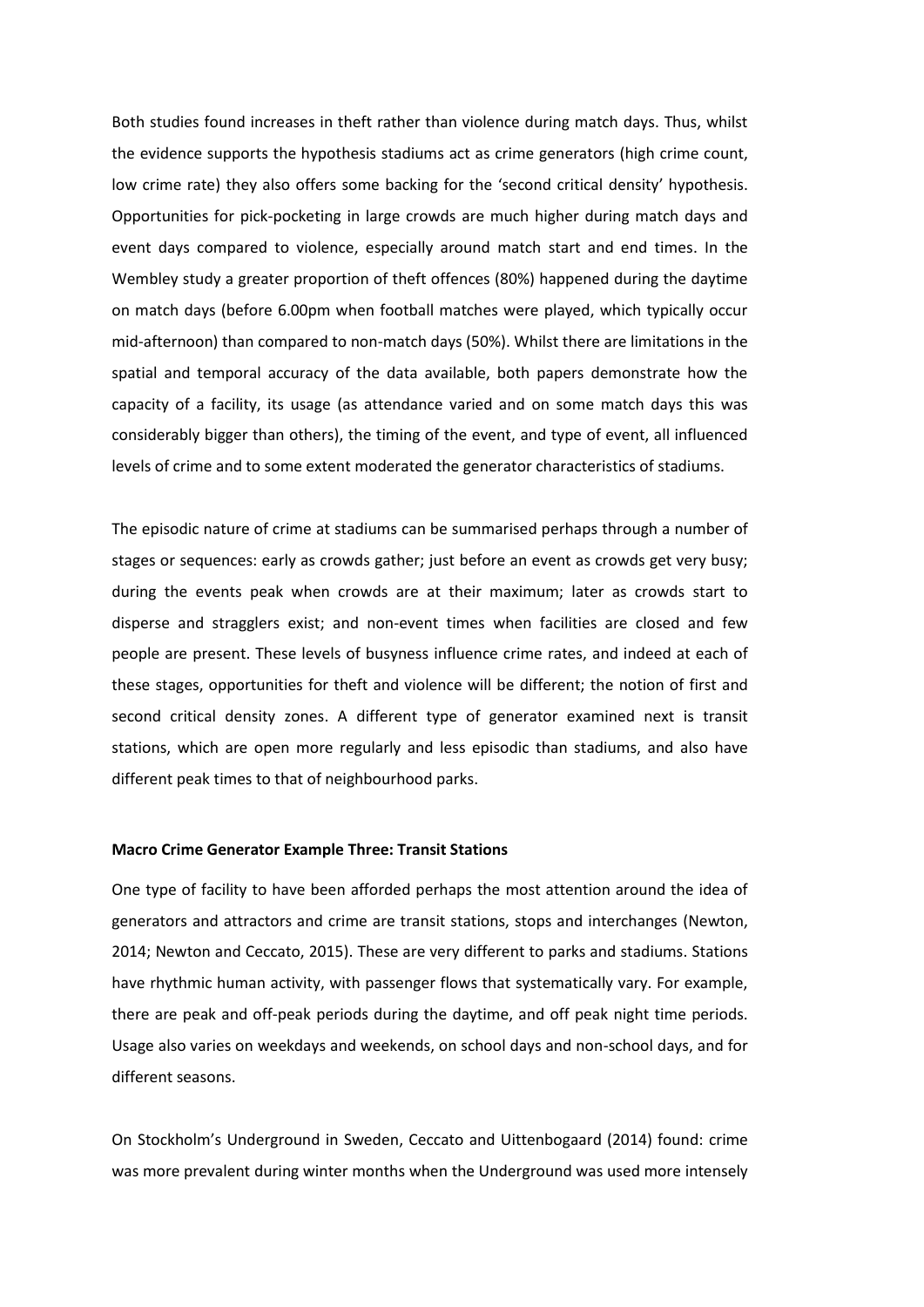due to the cold weather outside; during daily peak hours stations with 'hiding spots' were often targeted by offenders (possible attractors); during off-peak hours the more crowded stations generated/attracted more offenders; and, during peak hours and holidays, stations with cash machines (ATMs) and dark corners tended to be associated with violence, whereas vandalism was concentrated at less populated stations. While the above research did not separate the possible individual impacts of generators and attractors, there are two key papers that have. Newton and colleagues did so using data for pick pocketing on the London Underground (Newton, Partridge and Gill, 2014a,b) while Irvin-Erickson and La Vigne (20151) examined a range of crime types on the Washington DC Metro.

The London study examined factors that might be associated with an increase or reduced risk of pickpocketing both inside a station, and in its surrounding environment. It found a combination of factors together, and not in isolation, impacted on pick-pocketing rates. Factors associated with an increased risk of theft included: those that encouraged congestion of passengers (lifts and waiting rooms) and increased levels of accessibility and access; higher theft levels in surrounding environs; stations that were identified as crime attractors (high theft counts and high theft rates); and, stations with high levels of tourist use. Factors associated with a reduced risk of pick pocketing included those likely to decrease anonymity, increase potential guardianship and offender detection. Examples here included higher levels of staffing, personal validators, shop rentals, and more domestic buildings nearby. Additionally stations with more platforms enabled passengers to be dispersed more evenly throughout the station to avoid congestion. Terminus stations (end of line) were associated with lower levels of risk than those in the centre of the network, which were better connected and more accessible. Better connected stations also experienced more crowded conditions during the afternoon rush hour (from work to home) than the morning rush hour (from home to work).

The authors developed an attractor-generator index to compare specific attractor and generator combinations by different times of the day, splitting this into six time periods across the day. Examples of the index include stations that had: high theft counts but low theft rates for all time periods ('generator at all times'); high theft counts and high theft rates for all time periods ('attractor at all times'); intermittently high theft counts and rates (sometimes attractor); and low risk of theft counts and rates (neutral). The only significant variable found in the model to be associated with pickpocketing was 'attractor at all time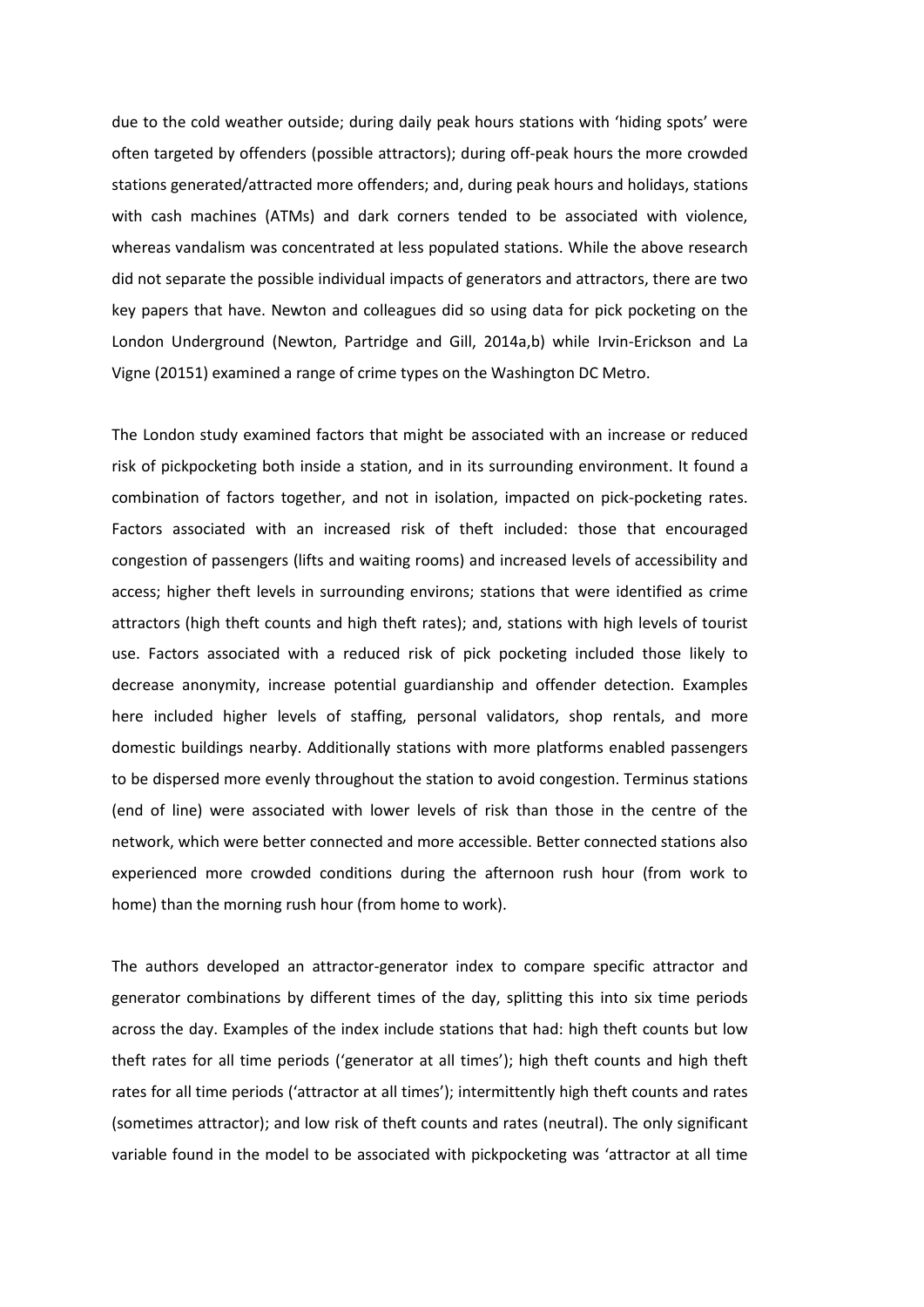periods'. This supports the hypothesis that stations with higher risk of pickpocketing were more likely to be a crime attractor rather than generator.

In the USA, Irvin Erikson and La Vigne modelled crime generating and crime attracting characteristics of stations on the Washington Metro for robbery, larceny, aggravated assault, and disorderly conduct. They examined time of day using the categories: peak hours; off-peak day hours; and, off-peak night hours. They proposed two variables as indicators of crime generators. The first was the connectedness of stations to the rest of the transit network, with highly connected stations more indicative of crime generators. The second was station accessibility; more accessible stations were considered representative of crime generators. Three variables were presented as indicative of crime attractors: the remoteness of a station from the CBD; the socio-economic status (SES) of the surrounding area, and the prevalence of other crimes at the station (those not considered above).

The authors used a negative binomial regression analysis to model these attractor and generator principles. They found that as with previous studies, 'that stations assume different nodal and place-based crime-generating and crime-attracting characteristics, but also these roles vary for different crimes and different times' (pp11). More specifically they found highly connected stations acted as a generator for larcenies and disorder at peak hours, and robberies at non-peak times. Stations with high levels of accessibility were generators for robberies and larcenies at non-peak night hours and remote stations attracted larcenies during peak hours and disorderly conduct during off-peak night hours.

There are two important spatial and temporal influences here, between daytime and nighttime off peak hours, and between stations at the centre and edges of the network. Consistent with Newton, Partridge and Gill (2014b) and Cecatto and Uittenbogaard (2014), larcenies were associated with peak hours at connected stations in the centre of the network. At end of line stations disorder was associated with off-peak night hours. At centre stations at peak times, high levels of connectedness and accessibility are associated with generator characteristics of stations (Irvin-Erikson and La Vigne, 2015) for larcenies and other crimes. However for the specific case of pick-pocketing, Newton, Partridge and Gill (2014b) argue that stations in the centre of the network that are also popular with tourists, have high levels of theft counts and theft rates, are likely to act as crime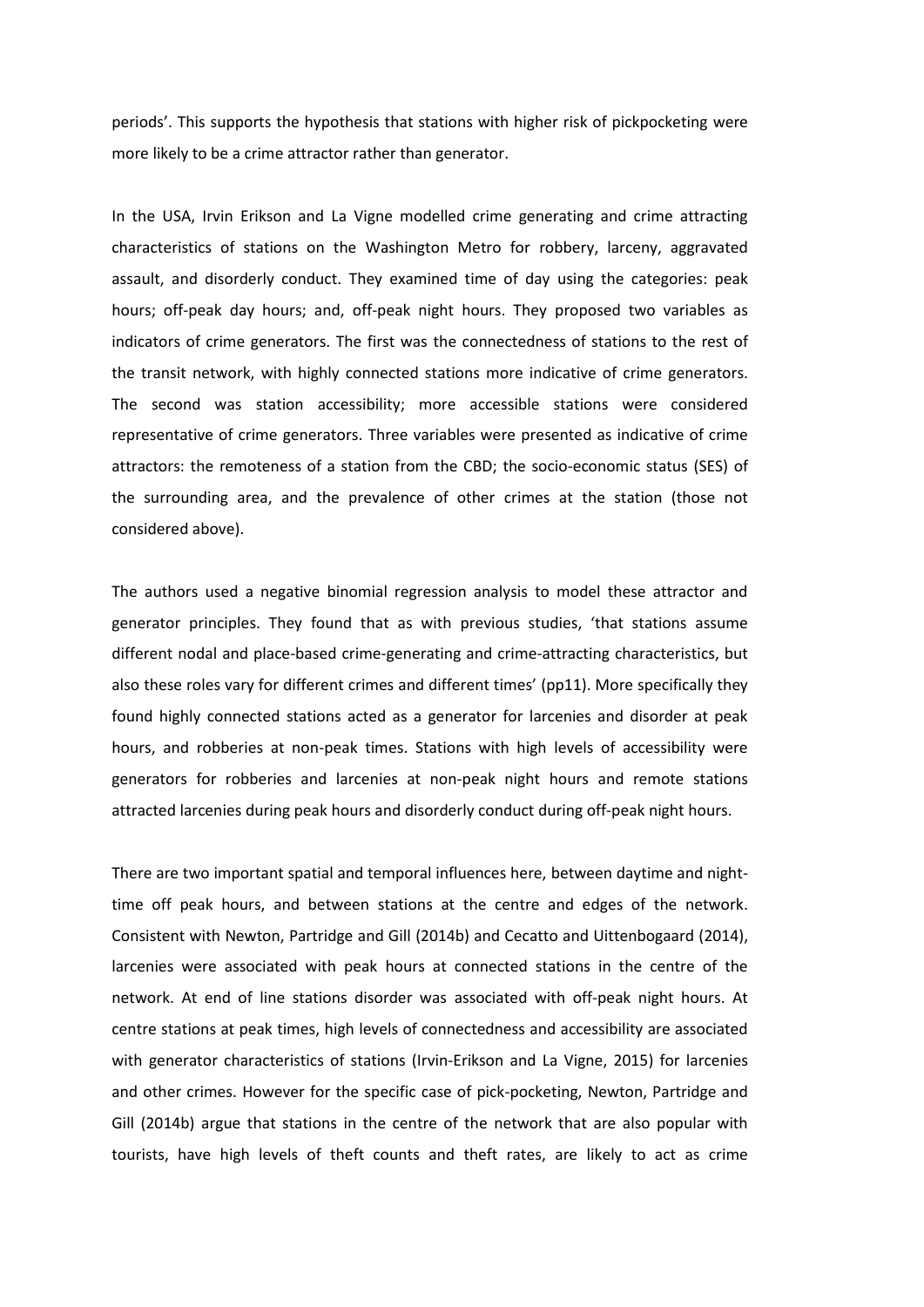attractors. There may be discrepancies here between how offenders use the London Underground and Washington DC Metro which cannot be examined using the data available in these studies.

All three papers (Ceccato and Uittenbogaard; 2014, Newton, Partridge and Gill, 2014b; and Irvin Erikson and La Vigne, 2015) found that at subway stations crime is highly influenced by both the accessibility of the stations, the characteristics of the station itself, and the features of the immediate environment surrounding the station. Moreover, on the transport network, crime generator and or attractor characteristics are highly influenced by both type of crime and time of day.

# **Conclusions and Further Research**

This chapter has attempted to clearly distinguish crime generators and crime attractors. The key difference identified is the offender's motivation for visiting a place. Crime attractors are places with a 'bad' reputation and the offender travels there explicitly for the purpose of committing a crime. Crime generators are places were lots of people congregate, and this convergence of people enables serendipitous opportunities for offenders who happen to also be at that place.

This chapter contends that more consideration should be afforded to the concept of places considered as attractors and generators, and moreover it is essential to consider the scale and context, in other words why a place is an attractor or generator relative to what nearby. The use of terms such as hot spots and activity generators in conjunction with the generator attractor language needs further thought. Places were people converge that do not experience crime should perhaps be termed activity generators or even crime neutral activity generators, and activity generators with high crime levels can then be considered crime generators. A hot spot may be driven by crime attractors and or crime generators, but the phrase a hot spot attractor or hot spot generator is perhaps less useful and complicates our understanding. It is the underlying land use or use of land that generates crime opportunity or attracts offenders, and subsequently crimes, which then creates hot spots, rather than the other way around.

The environs of crime generators were also shown to be highly relevant to crime levels. Crime is influenced by both characteristics of crime generators themselves, and features of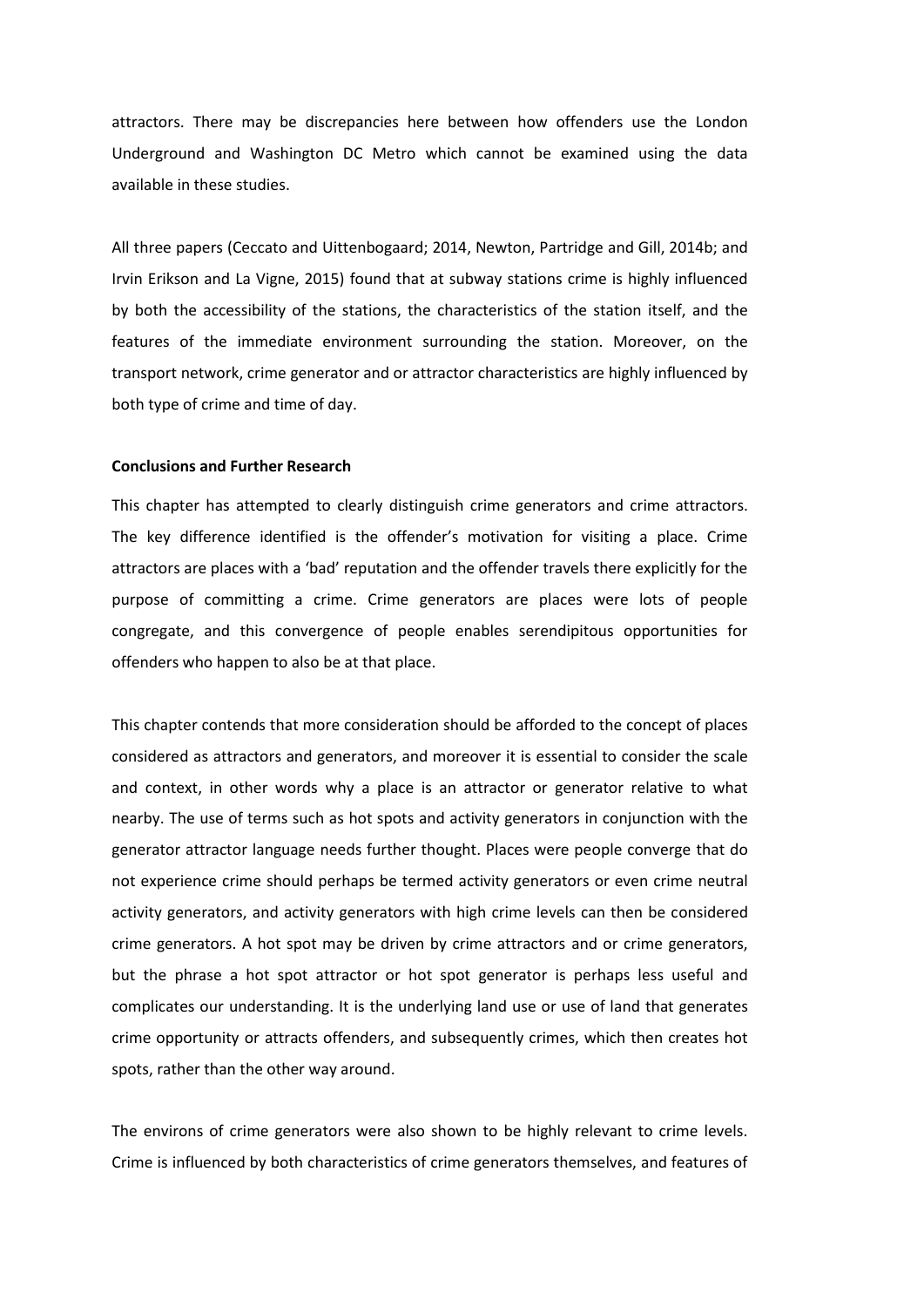the surrounding environment. Size is perhaps relevant here. Indeed, one question might be: as a generator becomes larger, does it have greater influence on its surrounding environs, and vice versa, as it becomes smaller, do its environs have a greater influence? The length of opening hours may also be relevant to this, both at generators and nearby. Do places with longer opening hours have more of an impact on crime than those that are open sporadically, and how does this interact with premise size and premise busyness? There are specific challenges evident in quantifying attractors and generators. In the absence of specific knowledge as to why an offender visited a place, crime counts and crime rates in an area offer some insight; generators have high counts but low rates, and attractors have high counts and high rates. However, the challenge is gathering appropriate information on population denominators to calculate rates. It is also paramount to break this down by time of day, relating to the usage of places at different times of day. Indeed, the size, function, opening hours, density, proximity, and length and nature of interactions between people make such measures highly complex. Further to this, crime type and busyness interact, as conditions optimal for pick-pocketing are very different to those for robbery, criminal damage or violence. This in part explains why places are rarely pure attractors or pure generators, but often a mix or combination of the two. Indeed one offender may be attracted to a particular location to commit a crime, and another offender may commit a crime at the same place and time but be there by chance.

This begs the question does it matter whether a place is identified as a crime attractor or crime generator. Perhaps the ultimate test should be the crime prevention implications. Should the prevention choices at attractors be any different to those at generators? This offers a potential avenue for further research. The Brantinghams contend that one possible important issue for prevention is spatial displacement (Guerette and Bowers, 2009). The Brantinghams hint that if a place is a pure crime generator, the introduction of situational crime prevention measures is unlikely to result in greater levels of crime displacement. If it is an attractor, crime neutral site or mixed attractor-generator some displacement is possible. Here further research is clearly warranted.

This chapter has identified two theoretical issues to be explored further. At crime generators, why does the presence of more people not equate to greater levels of capable guardianship. This in part is answered by the idea of first and second level critical density. Thus criminal damage, robbery, and pick-pocketing are more likely at very different crowd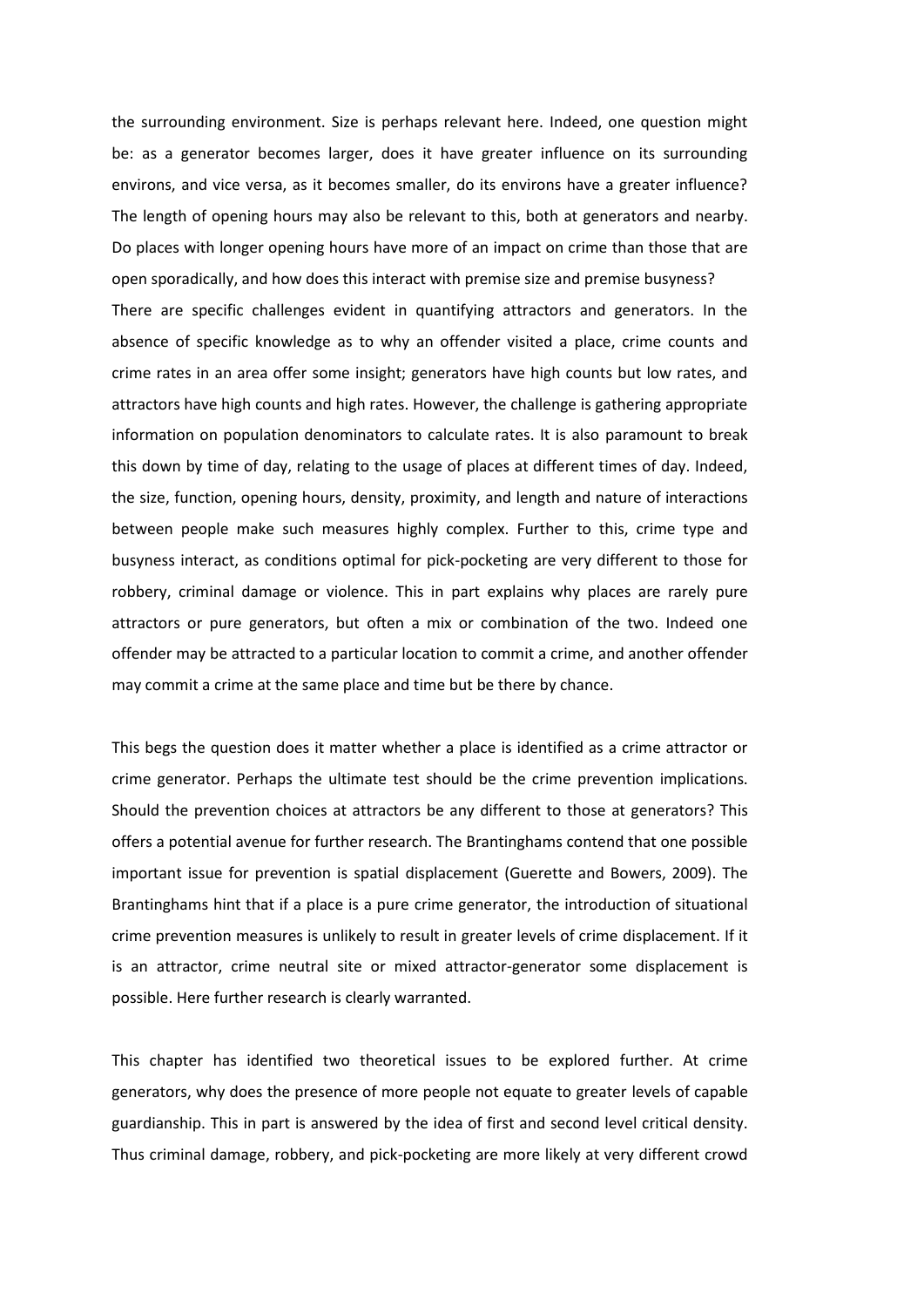densities. Indeed, an interesting area for future studies is the extent to which the busyness of a place helps or hinders the role of capable guardianship (both informal and formal) for different types of crimes in different settings and environments.

A second question is the relationship between generators and an offender's awareness spaces. If it is accepted that offenders generally increase their familiarity of an area during their daily routines, then what happens when they are at a crime generator and meet an unforeseen opportunity for crime? How familiar with that area do they need to be in order to activate their criminal readiness, and to be confident of doing so without detection and with sufficient reward? This raises a further question. Over time to what extent do crime generators transform to become crime attractors, as increased familiarity, and perhaps a change in ecological labels results in a reputational change? One possible new research methodology that could be useful to examine this is agent based modelling (Birks and Elfers, 2014). Indeed, many of the research questions posed in this chapter could be avenues for simulation models to examine offender choices, and how they interact with possible attractors and generators, and how these may change over time.

Future developments, especially societal and technological change may also influence the formation of crime generators and attractors. For example there have been some recent moves towards the notion of anti-crowds at places. Places people visit may have optimal conditions for enjoyment, thus if a place is too quiet there is no atmosphere and the social experience is reduced. If it is too busy then this also impacts on levels of enjoyment, due to jostling, bumping, or long queues. Restaurants and bars are examples of this, as is shopping on Christmas Eve or during New Year sales. Indeed in Amsterdam a recent mobile phone app called 'avoid the shopping crowds' provides live information on when to avoid shops that are too busy, and optimal times to go. It even provides historical data on average store traffic. If there is a growth in the idea of 'anti-crowd' establishments then how will this impact on offending.

Technological advances may also impact on crime generators and attractors. For example new technologies have introduced the possibility of cyber pick-pocketing, whereby offenders use card readers to wirelessly steal cash from credit cards which have a 'contactless' payment facility. Whilst these are currently rare, this may add another modus operandi to a pick-pocket's arsenal, but could also change the optimal crowd density for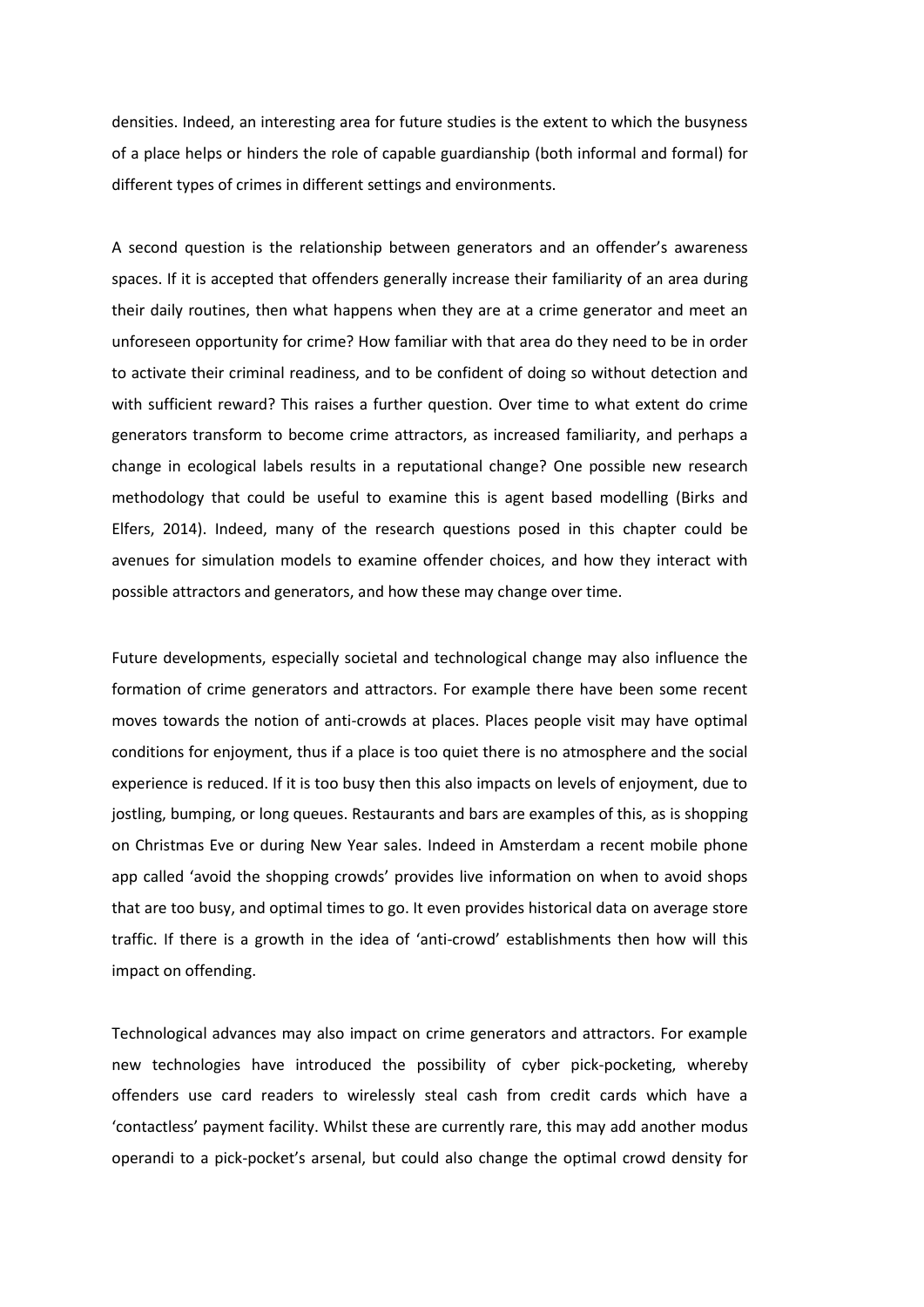pick-pocketing. Again this may alter the landscape of crime generators and attractors, as new attractor locations for cyber pick-pocketing may develop, not only to steal cash but also valuable data such as people's identity information.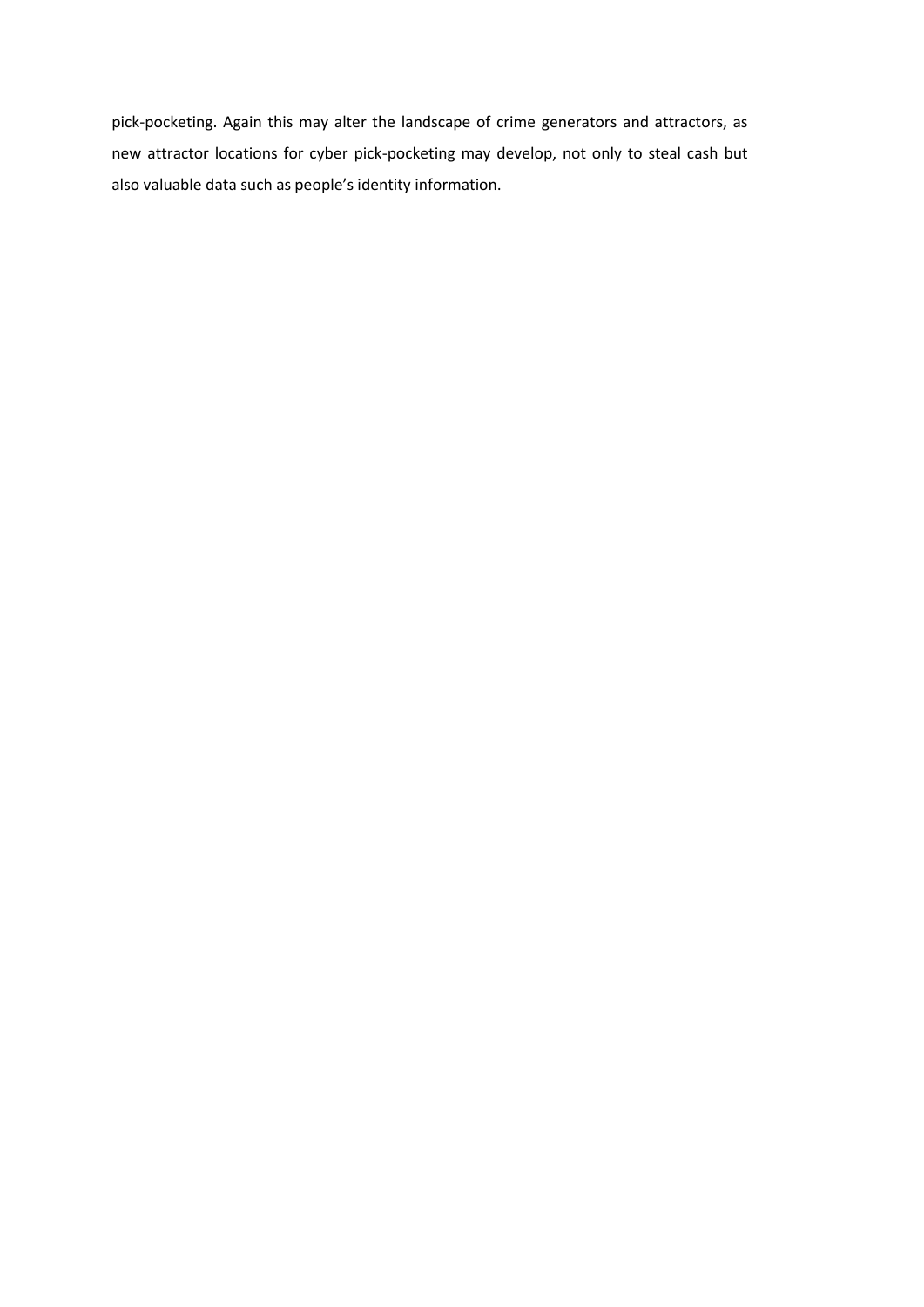# **References**

Angel, S. (1968). Discouraging Crime Through City Planning. *Working Paper, #75*: Berkeley, CA: Center for Planning and Development Research

Bernasco, W. & Block, R. (2011) Robberies in Chicago: A Block-Level Analysis of the Influence of Crime Generators, Crime Attractors, and Offender Anchor Points. *Journal of Research in Crime and Delinquency*, 48(1), 33-57

Birks, D.J. & Elffers, H. (2014). Agent-based Models for Exploring Criminological Theory, In Bruinsma, G. & Weisburd, D. (eds.) Springer Encyclopedia of Criminology and Criminal Justice. New York: Springer Verlag.

Bowers, K; (2014) Risky Facilities: Crime Radiators or Crime Absorbers? A Comparison of Internal and External Levels of Theft: *Journal of Quantitative Criminology*, 30 (3) pp. 389- 414

Brantingham, P. and Brantingham, P. (1993): Environment, Routine and Situation: Toward a Pattern Theory of Crime, in Clarke, R. and Felson, M (Eds). Routine Activity and Rational Choice: Advances in Criminological Theory. Volume 5. New Jersey. Transaction Publishers, 259-294

Brantingham, P. L., & Brantingham, P. J. (1995): Criminality of place: Crime generators and crime attractors. *European Journal on Criminal Policy and Research*, 3, 1-26

Ceccato, V., and Uittenbogaard, A. (2014) Space–Time Dynamics of Crime in Transport Nodes, *Annals of the Association of the American Geographers*, 105: 131-150

Clarke, R., Belanger, M. and Eastman, J. (1996) Where Angel Fears To Treat: A Test in the New York City Subway of the Robbery/Density Hypothesis, in Clarke, R. (Ed) *Preventing Mass Transit Crime*. Crime Prevention Studies, vol. 6, Monsey, New York: Criminal Justice Press. 217-235

Clarke, R., and Eck, J. (2005): *Crime analysis for problem solvers in 60 small steps*. Washington, D.C.: U.S. Dept. of Justice, Office of Community Oriented Policing Services

Cohen, L. and Felson, M. (1979): Social Change and Crime Rate Trends: A Routine Activity Approach. *American Sociological Review.* 44: 588-608

Cornish, D. and Clarke, R. (1986) *The Reasoning Criminal*. New York: Springer-Verlag

Eck, J., R.V. Clarke and R. Guerette (2007). Risky Facilities: Crime Concentration in Homogeneous Sets of Facilities. *Crime Prevention Studies* Vol.21. Monsey, N.Y: Criminal Justice Press

Eck, J; Chainey, S; Cameron, J; Wilson, R; (2005) *Mapping crime: Understanding Hotspots.* National Institute of Justice: Washington DC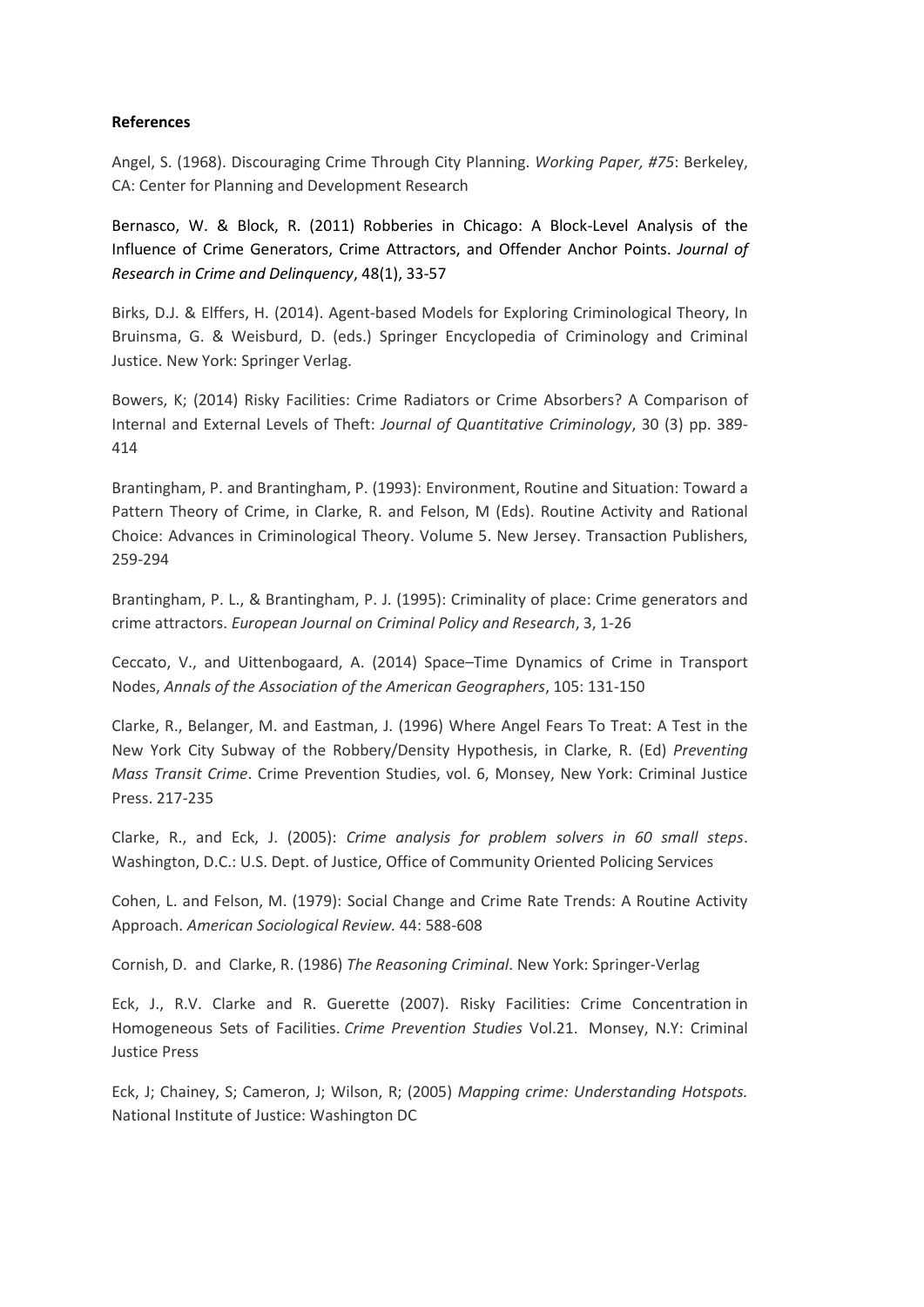Guerette, R., and Bowers, K. (2009). Assessing the Extent of Crime Displacement and Diffusion of Benefits: A Review of Situational Crime Prevention Evaluations. *Criminology*: 47(4): 1331-1368

Groff E, and McCord ES (2011) The Role of Neighborhood Parks as Crime Generators. *Security Journal*: 25 (1): 1–24

Irvin-Erickson, Y. and La Vigne, N. (2015): A Spatio-temporal Analysis of Crime at Washington, DC Metro Rail: Stations' Crime-generating and Crime-attracting Characteristics as Transportation Nodes and Places: *Crime Science*: 4:14

Jacobs, J. (1961): *The Death and Life of Great American Cities*. New York: Vintage

Kinney, B., Brantingham, P.L, Wuschke, K., Kirk, M. and Brantingham, P.J (2008): Crime Attractors, Generators and Detractors: Land Use and Urban Crime Opportunities. *Built Environment* 34 (1): 62-74

Kurland, J., Johnson, S. and Tilley, N. (2014) Offenses around stadiums: A natural experiment on crime attraction and generation: *Journal of Research in Crime and Delinquency*, 51 (2014), pp. 5–28

Loukaitou-Sideris, A. (1999) Hot Spots of Bus Stop Crime: The Importance of Environmental Attributes. *Journal of the American Planning Association*, 65(4):395–411

Malleson, N. and Andresen, M. (2015): Spatio-temporal crime hotspots and the ambient population. *Crime Science*, 4 (10)

Malleson, N., and Andresen, M. (2016): Exploring the impact of ambient population measures on London crime hotspots. J*ournal of Criminal Justice* pp 52-63

McCord, E. S., Ratcliffe, J. H., Garcia, R. M., & Taylor, R. B. (2007). Non-residential crime attractors and generators elevate perceived neighborhood crime and incivilities. *Journal of research in crime and delinquency*: 44(3), 295-320

Montolio, D and Planells, S. (2015*): Measuring the Negative Externalities of a Private Leisure Activity: Hooligans and Pickpockets around the Stadium*. IEB Working Paper No2015/15 Available online [http://ssrn.com/abstract=2606271] [accessed 15th April 2016]

Newton, A. (2014): Crime on Public Transport. In Bruinsma, G. and Weisburd, D (Eds) *Encyclopedia of Criminology and Criminal Justice*. London: Springer. pp. 709-720

Newton, A., Partridge, H. and Gill, A. (2014a) 'Above and below: measuring crime risk in and around underground mass transit systems' *Crime Science*. 3 (1), pp. 1-14

Newton, A., Partridge, H. and Gill, A. (2014b) 'In and around: Identifying predictors of theft within and near to major mass underground transit systems' *Security Journal*. 27 (2), pp. 132-146